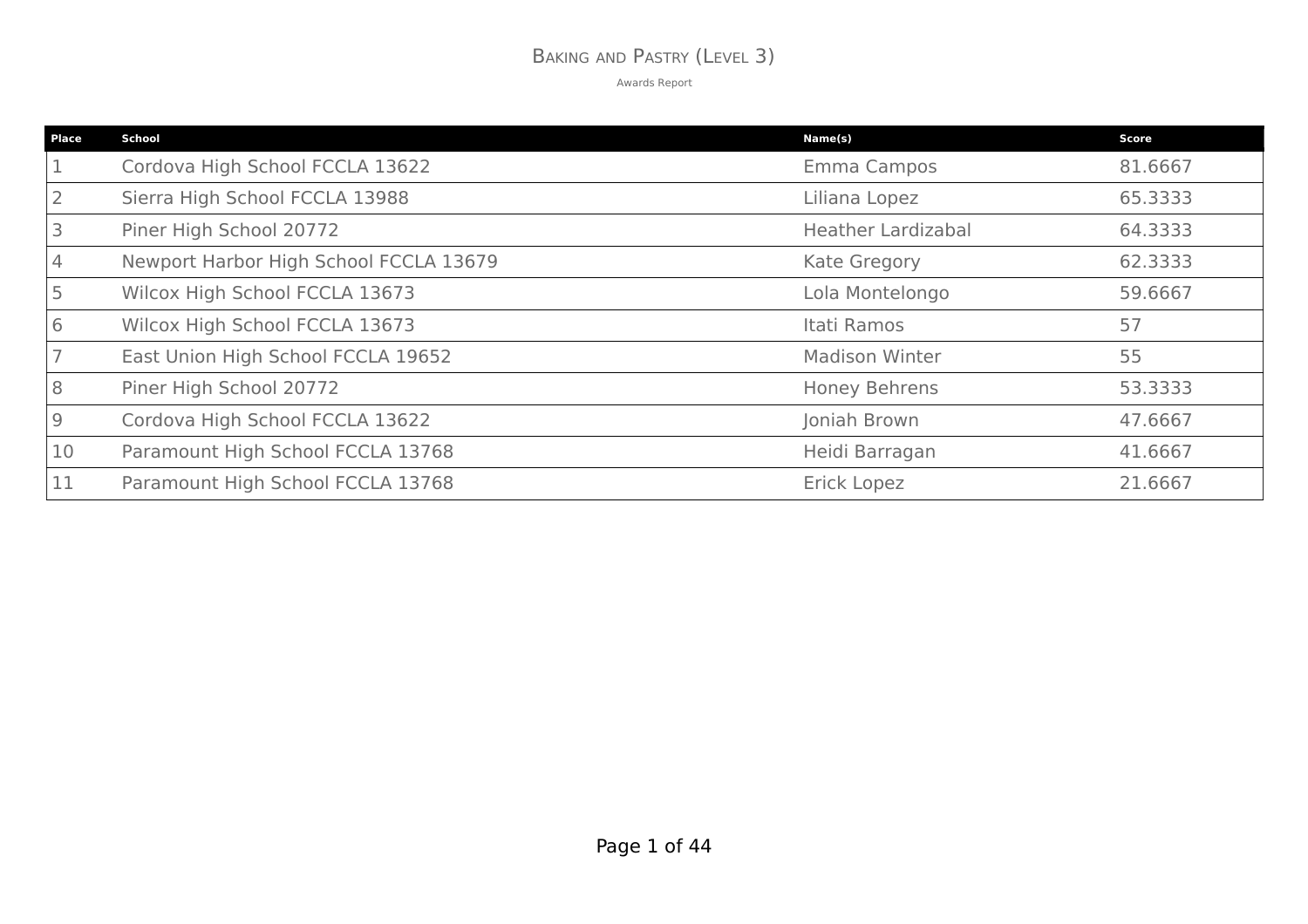### CHILD DEVELOPMENT (LEVEL 2)

| <b>Place</b> | School                                 | Name(s)                      | Score |
|--------------|----------------------------------------|------------------------------|-------|
|              | Matilda Torres High School FCCLA 21705 | Alana Navarro                | 91.5  |
|              | Lathrop High School FCCLA 19730        | Angel Boiso                  | 86.5  |
|              | Madera South High School FCCLA 17232   | Jasmin Suarez vasquez        | 84.5  |
|              | Matilda Torres High School FCCLA 21705 | <b>Ruby Martenes-Cabrera</b> | 61.5  |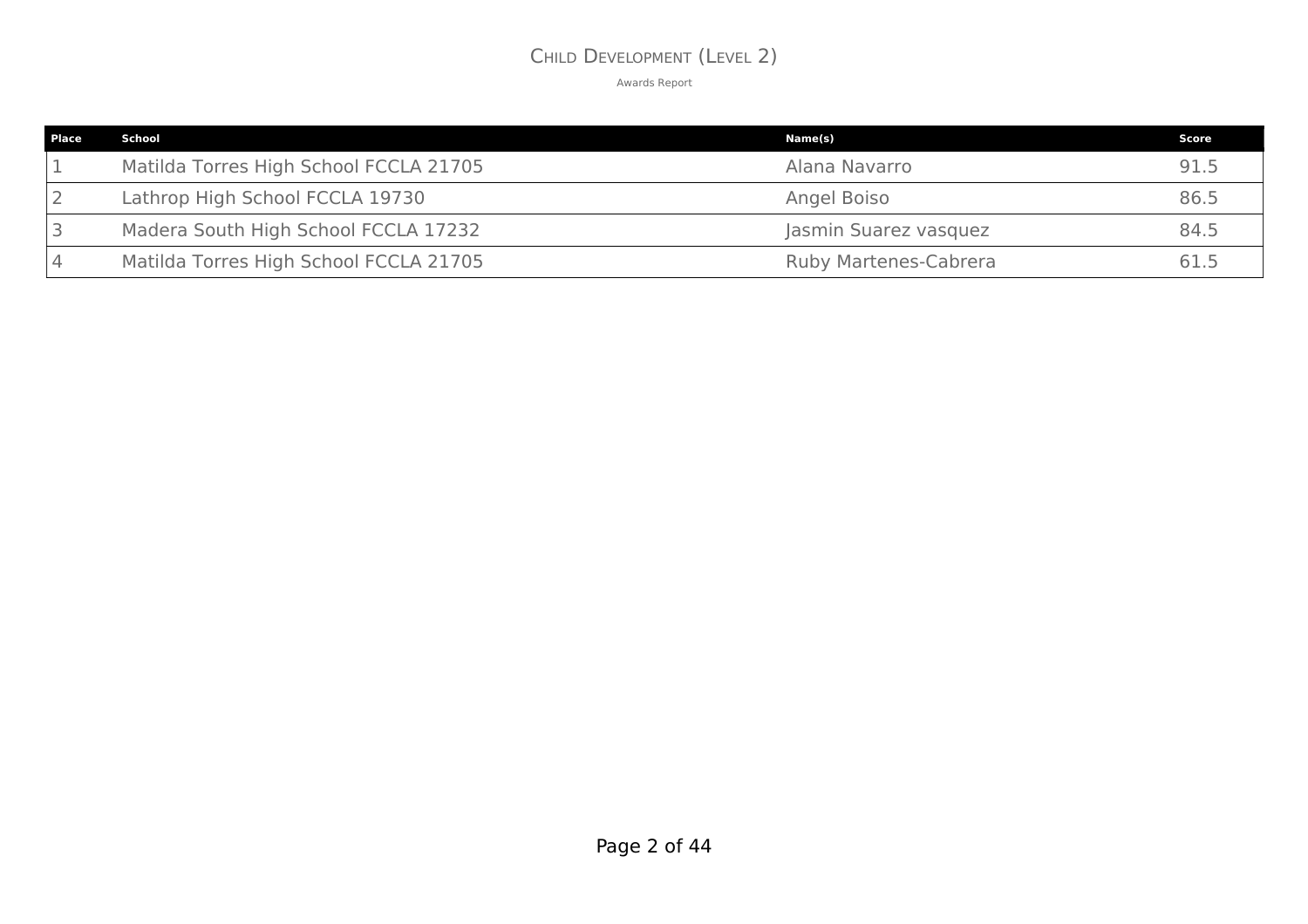### CULINARY ARTS (LEVEL 3)

| Place          | <b>School</b>                                      | Name(s)                     | <b>Score</b> |
|----------------|----------------------------------------------------|-----------------------------|--------------|
|                | Calexico High School FCCLA 13687                   | <b>Maximiliano Nunez</b>    | 73.6667      |
| $\overline{2}$ | Calexico High School FCCLA 13687                   | <b>Marco Cisneros</b>       | 72.3333      |
| 3              | Merced High School FCCLA 13655                     | Jacob Friedman              | 72           |
| 4              | Piner High School 20772                            | Bao Nguyen                  | 71.6667      |
| 5              | Rancho Mirage Cafe Academy High School FCCLA 16698 | Ella Carreon                | 68.3333      |
| 6              | Alvord Unified FCCLA 21591                         | <b>Omar Martinez</b>        | 67.3333      |
|                | Piner High School 20772                            | Dominic Smith               | 66.3333      |
| 8              | Las Plumas High School FCCLA 17891                 | <b>Olivia Smith-Sheets</b>  | 66           |
| 9              | Wilcox High School FCCLA 13673                     | Aaron nick Roque            | 65.6667      |
| 10             | Pleasant Valley High School FCCLA 13621            | Kaylee Jones                | 64           |
| 11             | Paramount High School FCCLA 13768                  | Yenny Calderon              | 63.6667      |
| 12             | Wilcox High School FCCLA 13673                     | Kyle Leonard                | 63.3333      |
| 13             | East Union High School FCCLA 19652                 | Justin Lizarraga            | 62.6667      |
| 14             | Calexico High School FCCLA 13687                   | Derek Valenzuela            | 61.6667      |
| 15             | Piner High School 20772                            | Justin De Guzman            | 60.6667      |
| 16             | Bellflower High School FCCLA 13990                 | Jonathan Mendoza Anguiano   | 60.3333      |
| 16             | Merced High School FCCLA 13655                     | <b>Emmanuel Oregel-Ruiz</b> | 60.3333      |
| 17             | Las Plumas High School FCCLA 17891                 | <b>Russell Bymers</b>       | 59.3333      |
| 18             | Westminster High School FCCLA 18641                | Michael Rodriguez           | 58           |
| 19             | Pleasant Valley High School FCCLA 13621            | Aiden King                  | 57           |
| 20             | Newport Harbor High School FCCLA 13679             | <b>Duke Caperon</b>         | 56.6667      |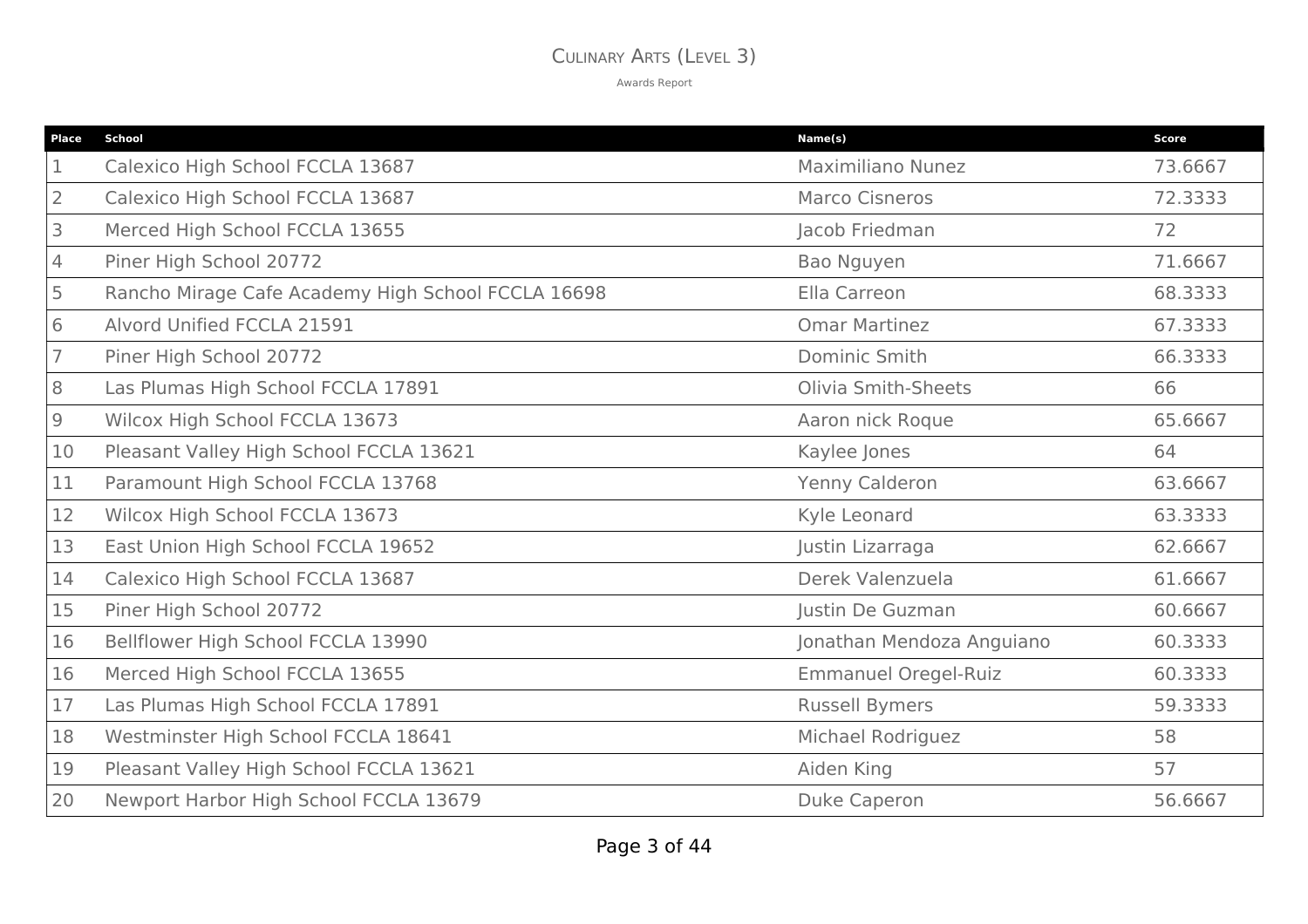|    | Ocean View High School FCCLA 21393                 | Solomon Pool        | 53.6667 |
|----|----------------------------------------------------|---------------------|---------|
|    | Oak Ridge High School FCCLA 13632                  | <b>Heaven McGee</b> | 42.6667 |
| 23 | Rancho Mirage Cafe Academy High School FCCLA 16698 | Taylor Sell         | 39.6667 |
| 24 | Alvord Unified FCCLA 21591                         | Yamil Casasanero    | 34.6667 |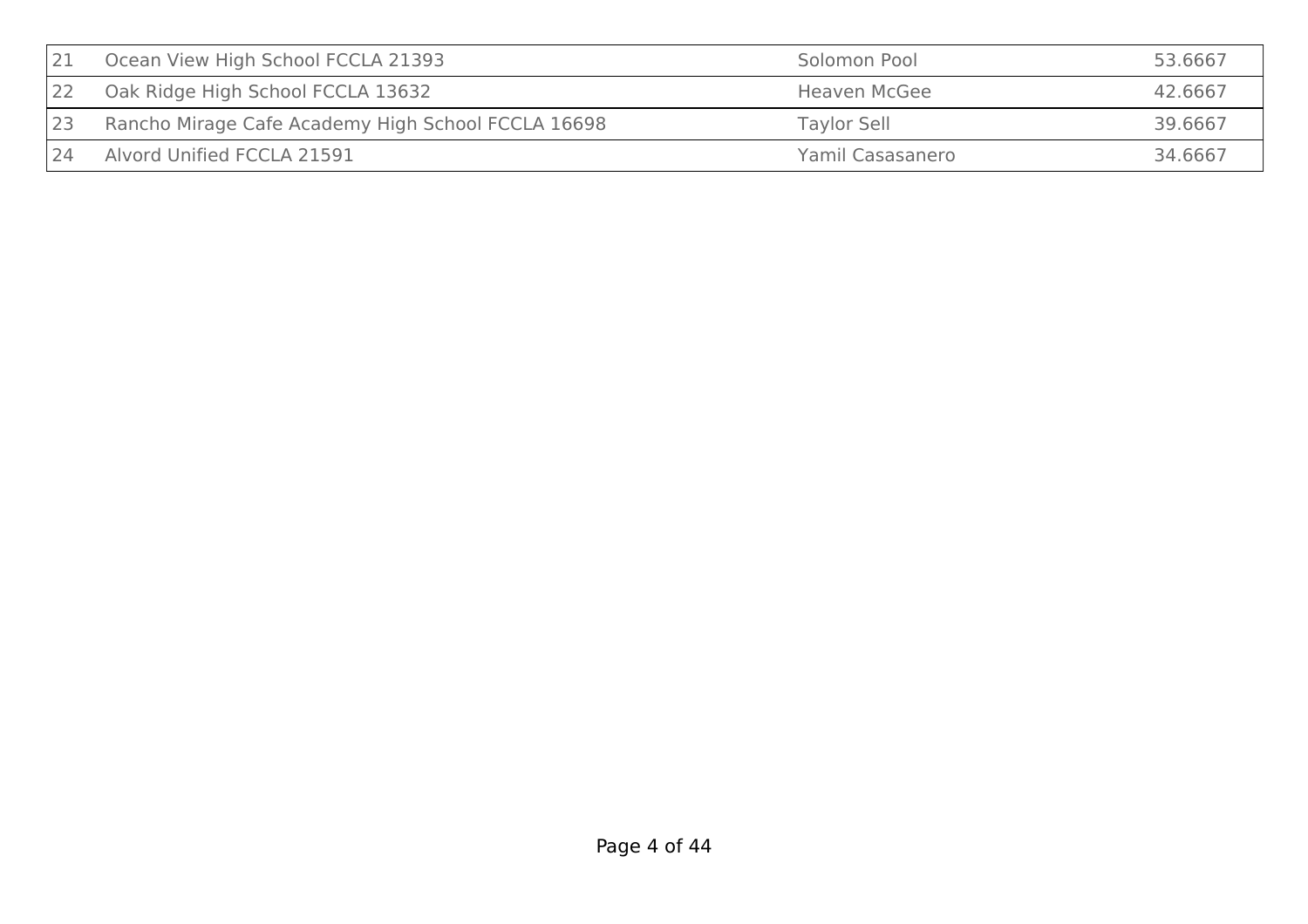### CULINARY DISPLAY - APPETIZERS (LEVEL 2)

| Place | School                                 | Name(s)                | <b>Score</b> |
|-------|----------------------------------------|------------------------|--------------|
|       | Redlands High School FCCLA 20456       | Brianna Palomino       | 89           |
|       | Cordova High School FCCLA 13622        | Grace Kell             | 87           |
|       | Centennial High School FCCLA 18918     | Aileen Real            | 84.3333      |
|       | Newport Harbor High School FCCLA 13679 | Michelle Guerrero      | 77.3333      |
|       | Newport Harbor High School FCCLA 13679 | Ian MacNeil            | 75.6667      |
|       | Newport Harbor High School FCCLA 13679 | Warren Morgenstern     | 73.3333      |
|       | Ocean View High School FCCLA 21393     | <b>Scarlet McCarty</b> | 72.3333      |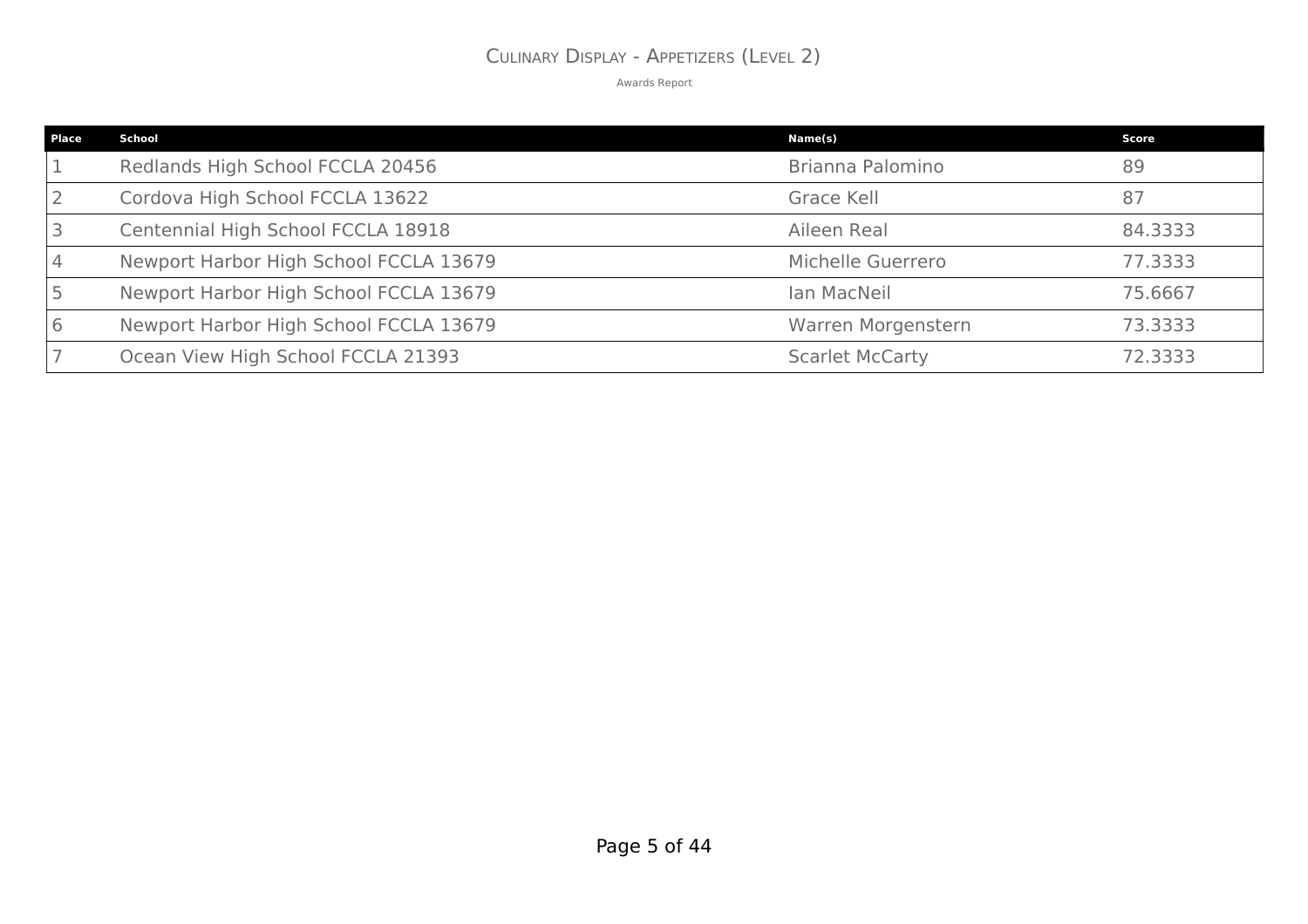### CULINARY DISPLAY - APPETIZERS (LEVEL 3)

| <b>Place</b>   | <b>School</b>                           | Name(s)                 | <b>Score</b> |
|----------------|-----------------------------------------|-------------------------|--------------|
|                | Cordova High School FCCLA 13622         | <b>Marisol Carrasco</b> | 100          |
| $\overline{2}$ | Pleasant Valley High School FCCLA 13621 | Zoey Miller             | 97.6667      |
| 3              | Kelseyville High SChool FCCLA 20860     | Karina Sonato           | 95           |
| 4              | Kelseyville High SChool FCCLA 20860     | Sarahi Sonato           | 93.3333      |
| 5              | Chino High School FCCLA 13688           | Jasmine Lee             | 91           |
| 6              | Bellflower High School FCCLA 13990      | Heidie Garcia           | 89.6667      |
|                | Kelseyville High SChool FCCLA 20860     | Estefani Ramirez Reyes  | 87.3333      |
| 8              | Redlands High School FCCLA 20456        | <b>Marin Gutierrez</b>  | 83.3333      |
| 9              | Centennial High School FCCLA 18918      | Jewel Mize              | 80.3333      |
| 10             | Oak Ridge High School FCCLA 13632       | Kamaile Curley          | 77.6667      |
| 11             | Westminster High School FCCLA 18641     | <b>Bryan Gamez</b>      | 77           |
| 12             | Newport Harbor High School FCCLA 13679  | Millana Anderson        | 65.3333      |
| 13             | San Juan High School FCCLA 13637        | Ossiris Jimenez         | 64           |
| 14             | East Union High School FCCLA 19652      | Alyson Davit            | 44.6667      |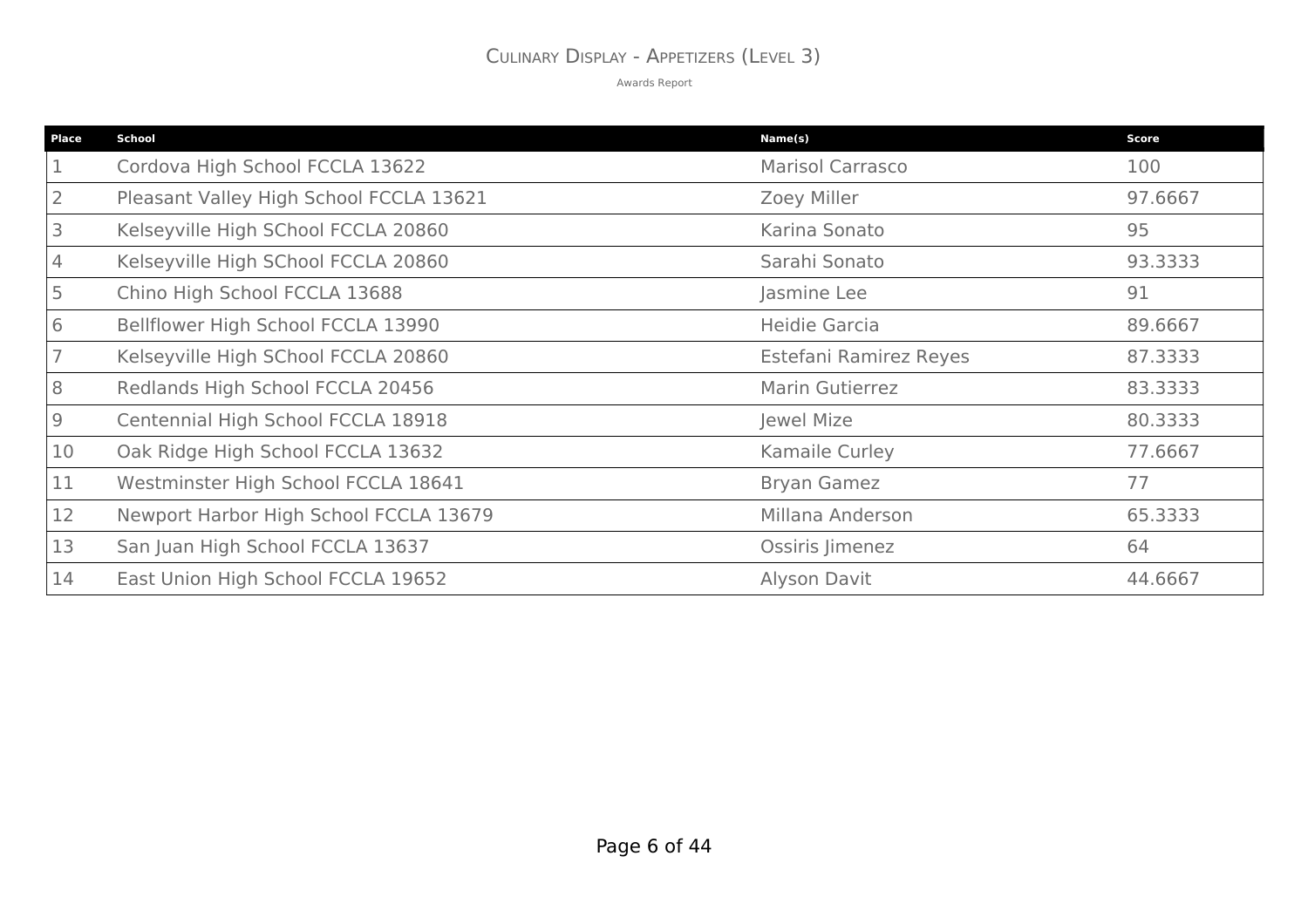### CULINARY DISPLAY - BREADS (LEVEL 2)

| Place | School                                 | Name(s)            | Score   |
|-------|----------------------------------------|--------------------|---------|
|       | Redlands High School FCCLA 20456       | Keyan Aryai        | 96.6667 |
|       | Newport Harbor High School FCCLA 13679 | Mia Greig-ragen    | 96.3333 |
|       | Newport Harbor High School FCCLA 13679 | Persephone Kulik   | 91.3333 |
|       | Newport Harbor High School FCCLA 13679 | Josseline Gonzalez | 79.6667 |
|       | Newport Harbor High School FCCLA 13679 | Susana Moza        | 73.3333 |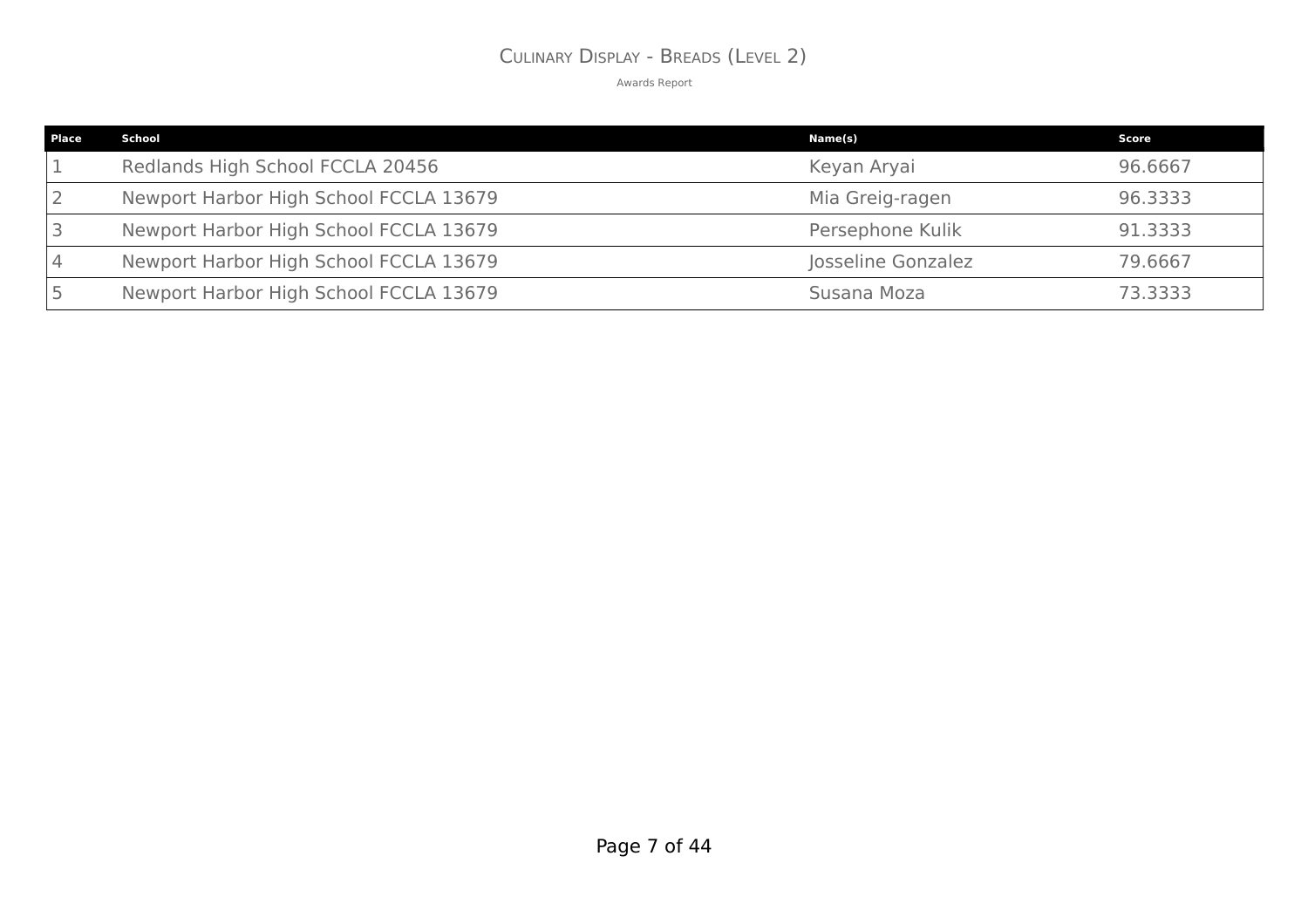### CULINARY DISPLAY - BREADS (LEVEL 3)

| <b>Place</b> | <b>School</b>                      | Name(s)                 | <b>Score</b> |
|--------------|------------------------------------|-------------------------|--------------|
|              | Chino High School FCCLA 13688      | Melisssa Magana         | 96.6667      |
|              | Foothill High School FCCLA 21226   | Karmyn Andrade          | 93           |
|              | Foothill High School FCCLA 21226   | Jasmin Tarver-Patterson | 92           |
|              | Piner High School 20772            | Jossilyn Martinez       | 90.3333      |
|              | Bellflower High School FCCLA 13990 | Zackary Ponting         | 87.6667      |
|              | Bellflower High School FCCLA 13990 | Carla Klee              | 86           |
|              | Ocean View High School FCCLA 21393 | Bella Jaramillo         | 86           |
|              | Cordova High School FCCLA 13622    | <b>Riley Gilles</b>     | 84.6667      |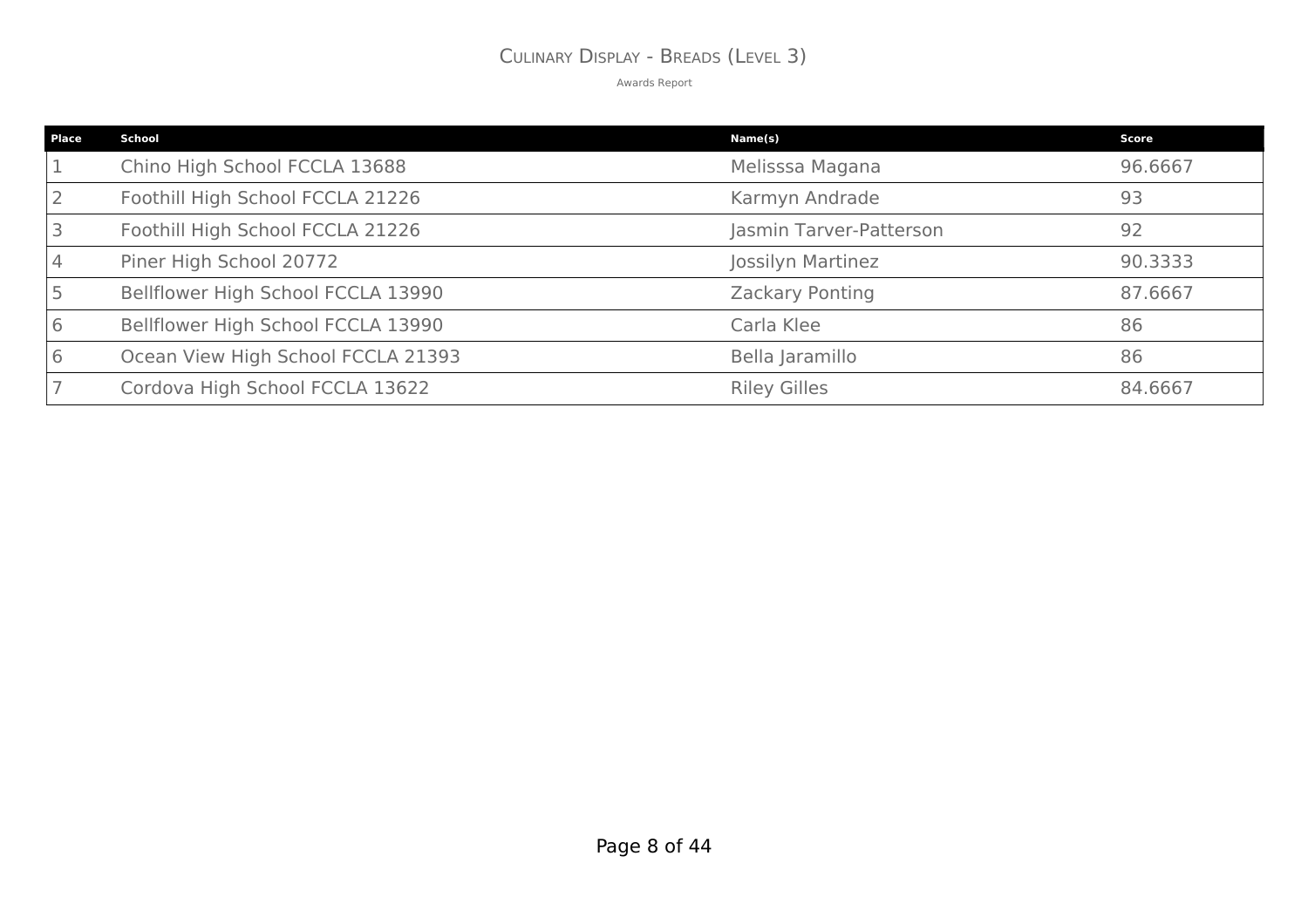## CULINARY DISPLAY - COOKIES (LEVEL 1)

| l Place | School                                   | Name(s)          | Score   |
|---------|------------------------------------------|------------------|---------|
|         | Lompoc Valley Middle School FCCLA 22153  | Evelyn Hernandez | 87      |
|         | Alvarado Intermediate School FCCLA 13662 | Rebeca Guevara   | 81.6667 |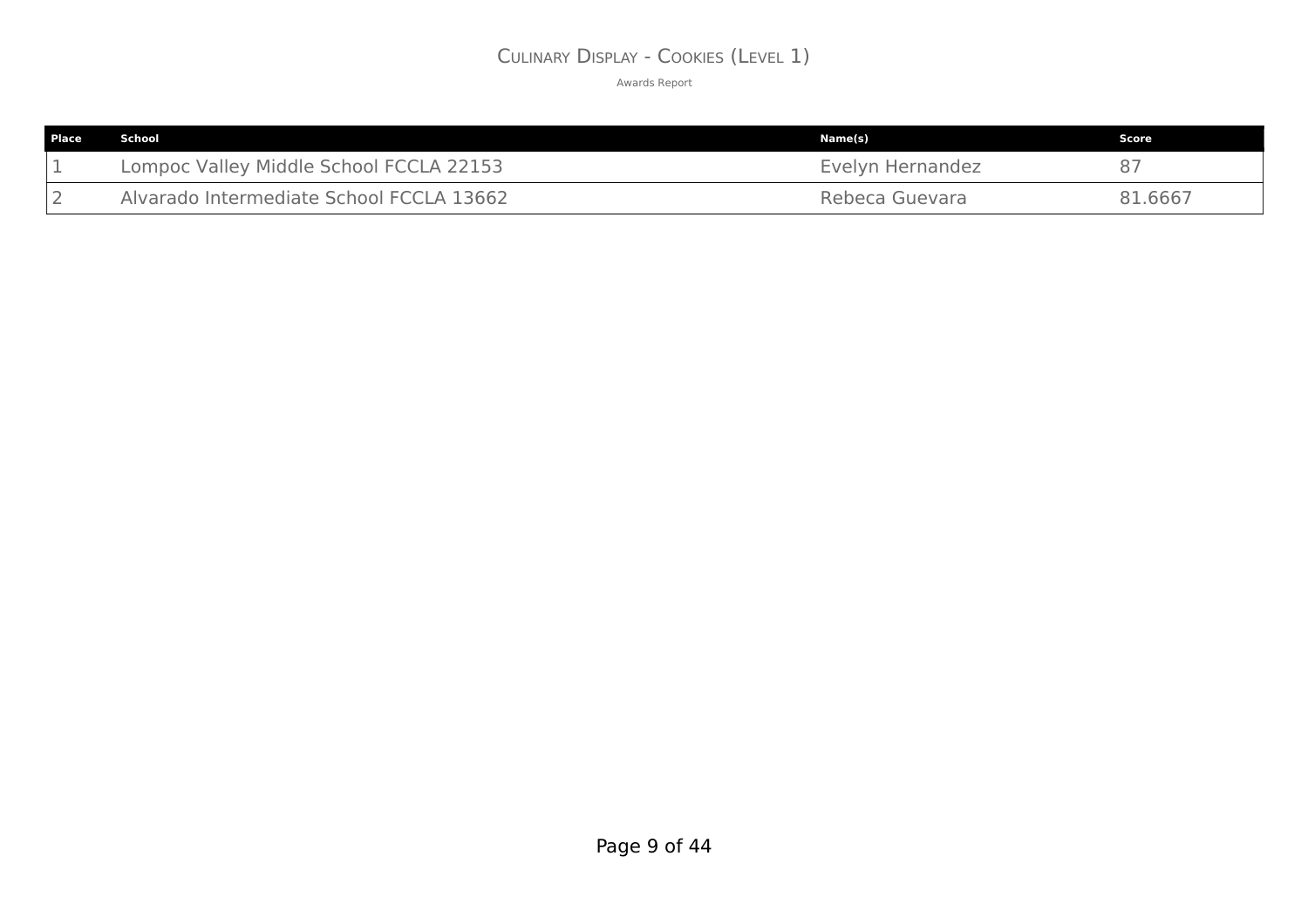## CULINARY DISPLAY - CREATIVE CAKES (LEVEL 1)

| Place | <b>School</b>                           | Name(s)     | Score         |
|-------|-----------------------------------------|-------------|---------------|
| --    | Lompoc Valley Middle School FCCLA 22153 | Roxie Lopez | $\rightarrow$ |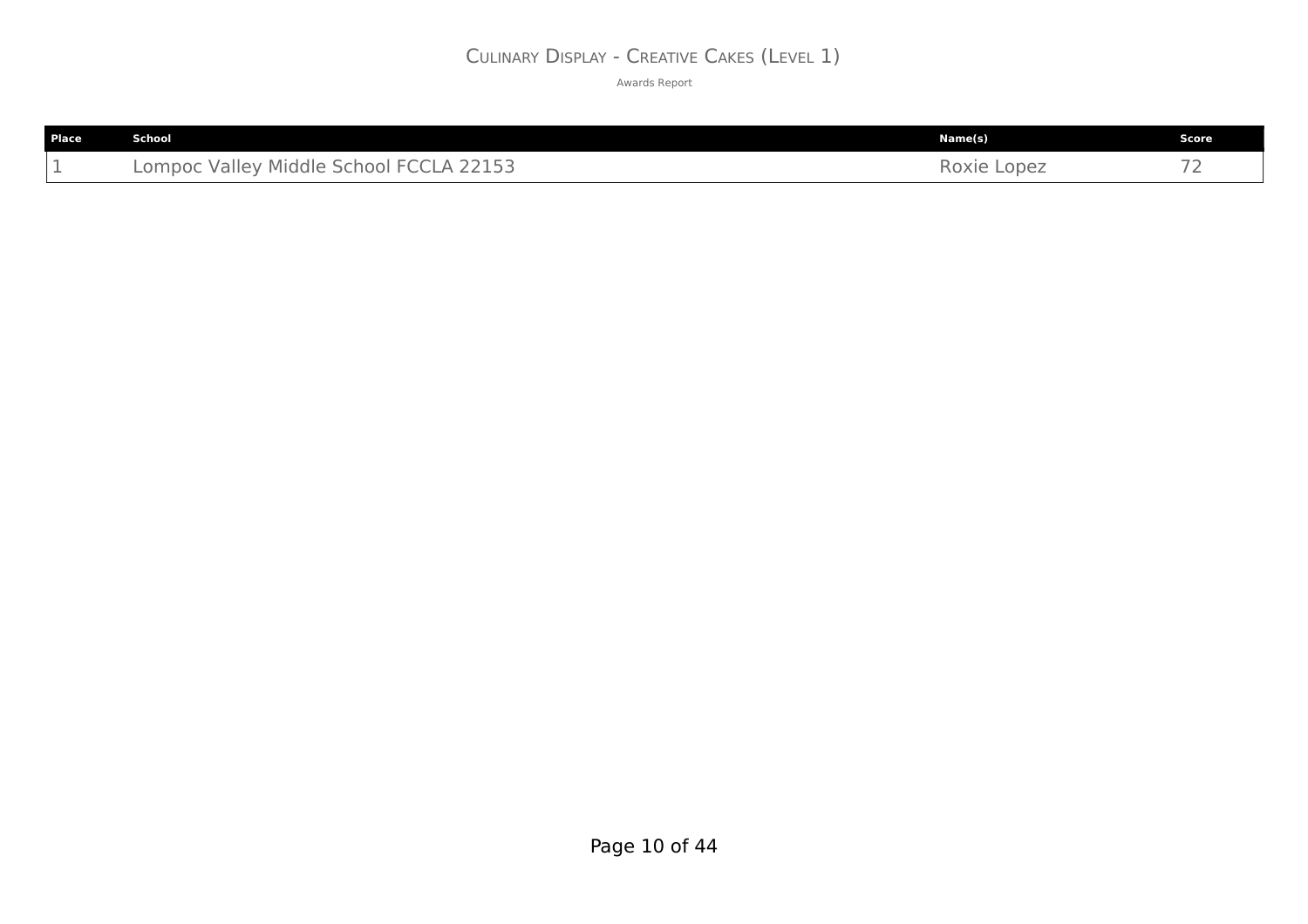## CULINARY DISPLAY - CREATIVE CAKES (LEVEL 2)

| <b>Place</b> | <b>School</b>                                      | Name(s)                        | <b>Score</b> |
|--------------|----------------------------------------------------|--------------------------------|--------------|
|              | Newport Harbor High School FCCLA 13679             | Arlette Figueroa               | 99           |
|              | Sierra High School FCCLA 13988                     | Virgil Munoz                   | 97.6667      |
|              | Newport Harbor High School FCCLA 13679             | Emma Douglas-mortimer          | 97.3333      |
| 4            | Redlands High School FCCLA 20456                   | London Bockmann                | 95           |
|              | Cordova High School FCCLA 13622                    | Karen Baires Obarco            | 86.6667      |
| 6            | Cordova High School FCCLA 13622                    | Giselle Armas                  | 86           |
|              | Newport Harbor High School FCCLA 13679             | Devon Berg                     | 85.6667      |
| 8            | Redwood High School FCCLA 21158                    | <b>Holland Phillips</b>        | 81.3333      |
| 9            | Rancho Mirage Cafe Academy High School FCCLA 16698 | Matilde Tinoco oros            | 80.3333      |
| 10           | Newport Harbor High School FCCLA 13679             | <b>Madison Williams</b>        | 75.6667      |
| 11           | Argonaut High School FCCLA 18922                   | Naomi Velasco                  | 74.3333      |
| 12           | Cordova High School FCCLA 13622                    | <b>Ashley Alvarez Martinez</b> | 74           |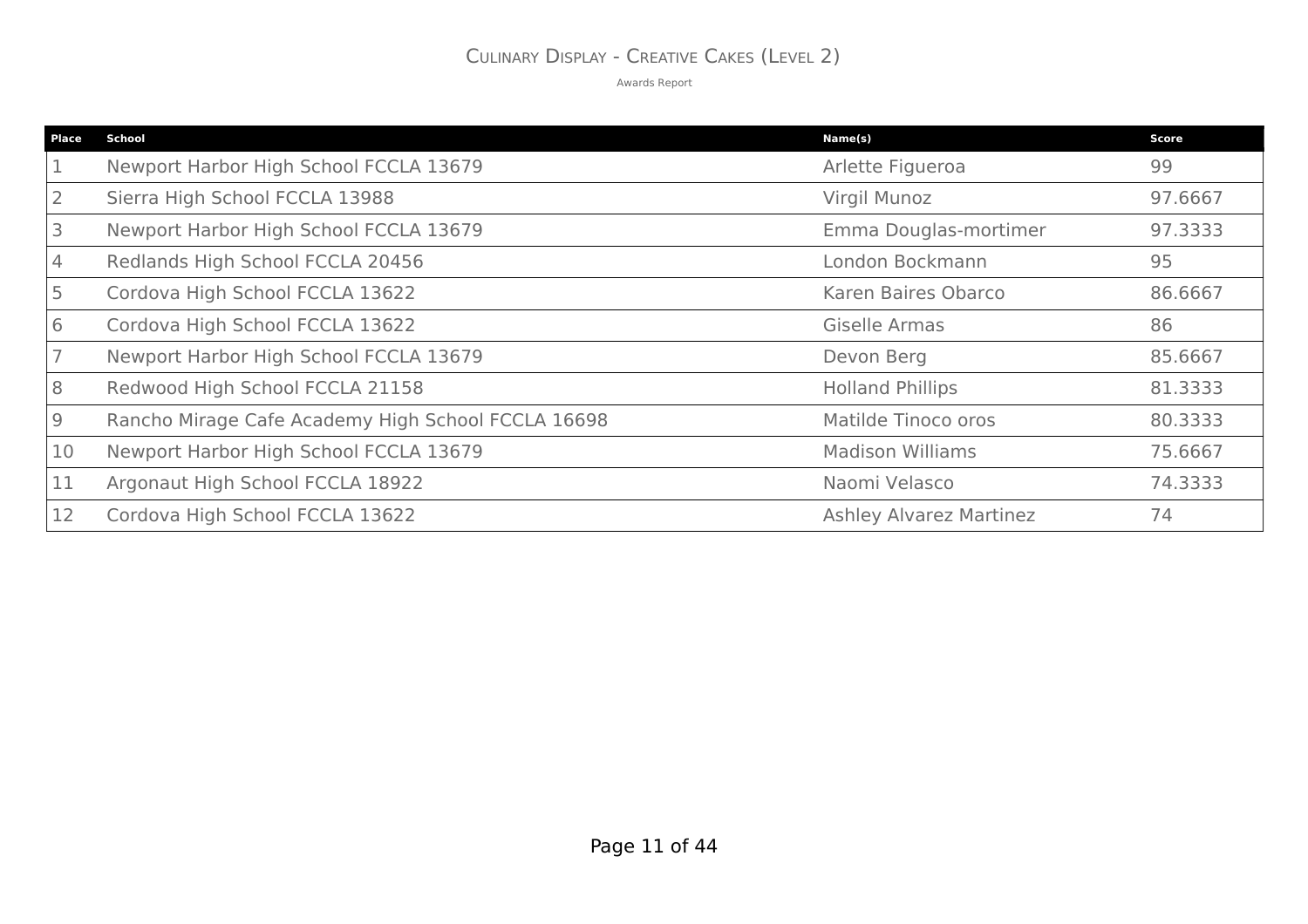# CULINARY DISPLAY - PATISSERIE (LEVEL 3)

| Place | <b>School</b>                          | Name(s)              | <b>Score</b> |
|-------|----------------------------------------|----------------------|--------------|
|       | Calexico High School FCCLA 13687       | <b>Anneth Torres</b> | 94           |
|       | Bellflower High School FCCLA 13990     | Sergio Silva         | 88.6667      |
|       | Westminster High School FCCLA 18641    | Amy (ej) Rosales     | 85           |
|       | Calexico High School FCCLA 13687       | Mari-lu Hernandez    | 84.3333      |
|       | Calexico High School FCCLA 13687       | Karol Barcelo        | 83.3333      |
|       | Newport Harbor High School FCCLA 13679 | Jasper Coleman       | 80.3333      |
|       | Redlands High School FCCLA 20456       | Omatello Ledezma     | 77.3333      |
|       | San Juan High School FCCLA 13637       | Jossiana Tepa        | 75           |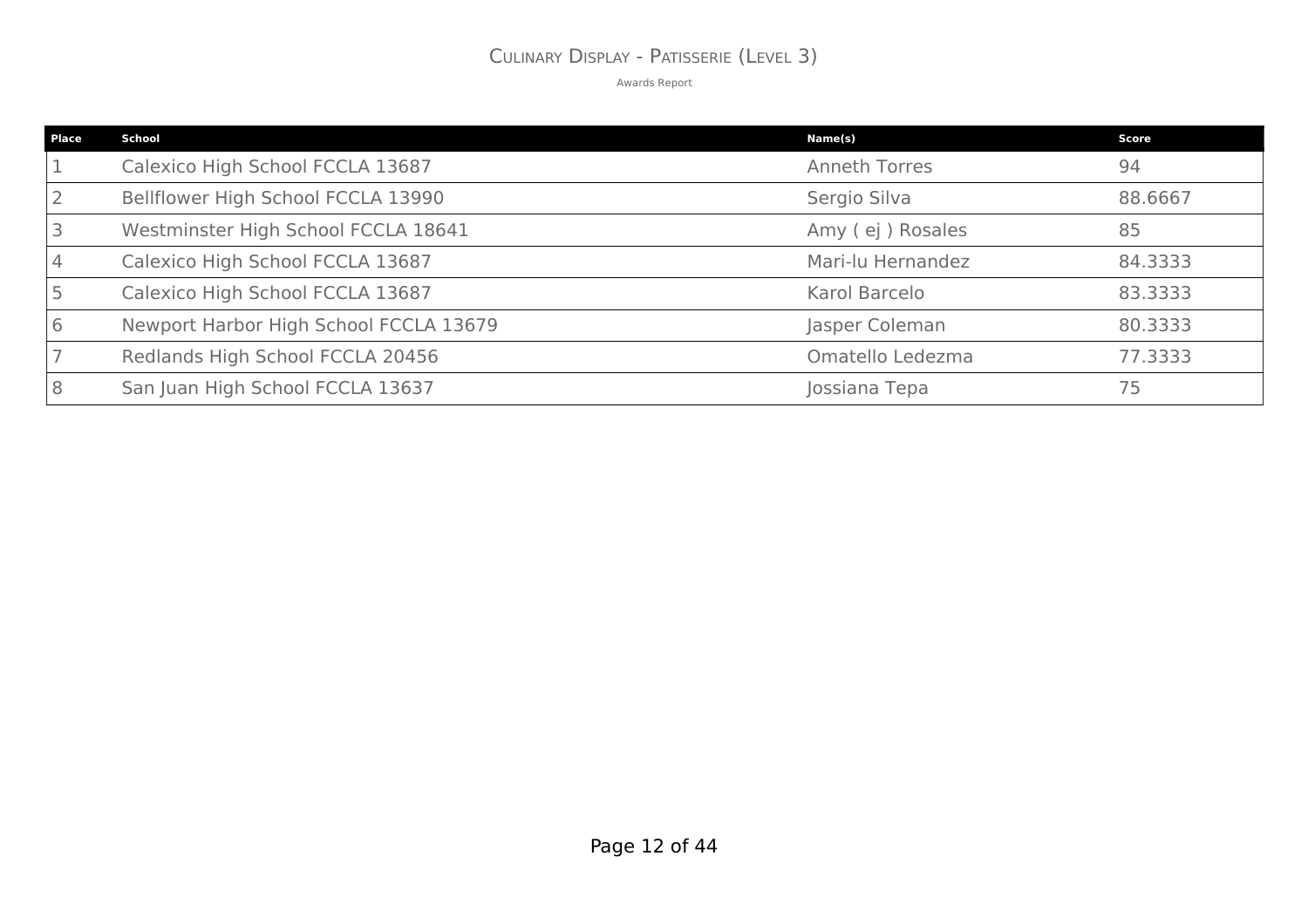## CULINARY DISPLAY - WEDDING CAKES (LEVEL 3)

| <b>Place</b>   | <b>School</b>                           | Name(s)                 | Score   |
|----------------|-----------------------------------------|-------------------------|---------|
|                | Redlands High School FCCLA 20456        | Arturo Cruz             | 94.3333 |
| $\overline{2}$ | Piner High School 20772                 | <b>Belen Rubio</b>      | 91.6667 |
| 3              | Tulare Western High School FCCLA 20889  | America Ayala           | 90.6667 |
| 4              | Cordova High School FCCLA 13622         | Ethan Heidt             | 88.3333 |
| 5              | Piner High School 20772                 | Gabriela Guerrero       | 88      |
| 6              | Cordova High School FCCLA 13622         | <b>Adamary Rivas</b>    | 87.6667 |
|                | Foothill High School FCCLA 21226        | Elektra Harris          | 86.6667 |
| 8              | Newport Harbor High School FCCLA 13679  | <b>Genesis Martinez</b> | 86      |
| $\overline{9}$ | Bellflower High School FCCLA 13990      | Sandra Barrientos       | 85      |
| 10             | Newport Harbor High School FCCLA 13679  | Dalila Aragon           | 84.6667 |
| 11             | Pioneer Valley High School 19966        | Lizette Castro          | 84.3333 |
| 12             | Redlands High School FCCLA 20456        | Angelia Zavala          | 83.3333 |
| 13             | Pleasant Valley High School FCCLA 13621 | Savannah Birch          | 82.3333 |
| 14             | Newport Harbor High School FCCLA 13679  | Olivia Marley           | 79.3333 |
| 15             | Torrance High School FCCLA 20391        | Kayla Darby             | 77.6667 |
| 16             | Piner High School 20772                 | Alaric Palmer           | 74.3333 |
| 17             | Pioneer Valley High School 19966        | Jackelin Bautista       | 71.3333 |
| 18             | East Union High School FCCLA 19652      | Daniel Guizar           | 69      |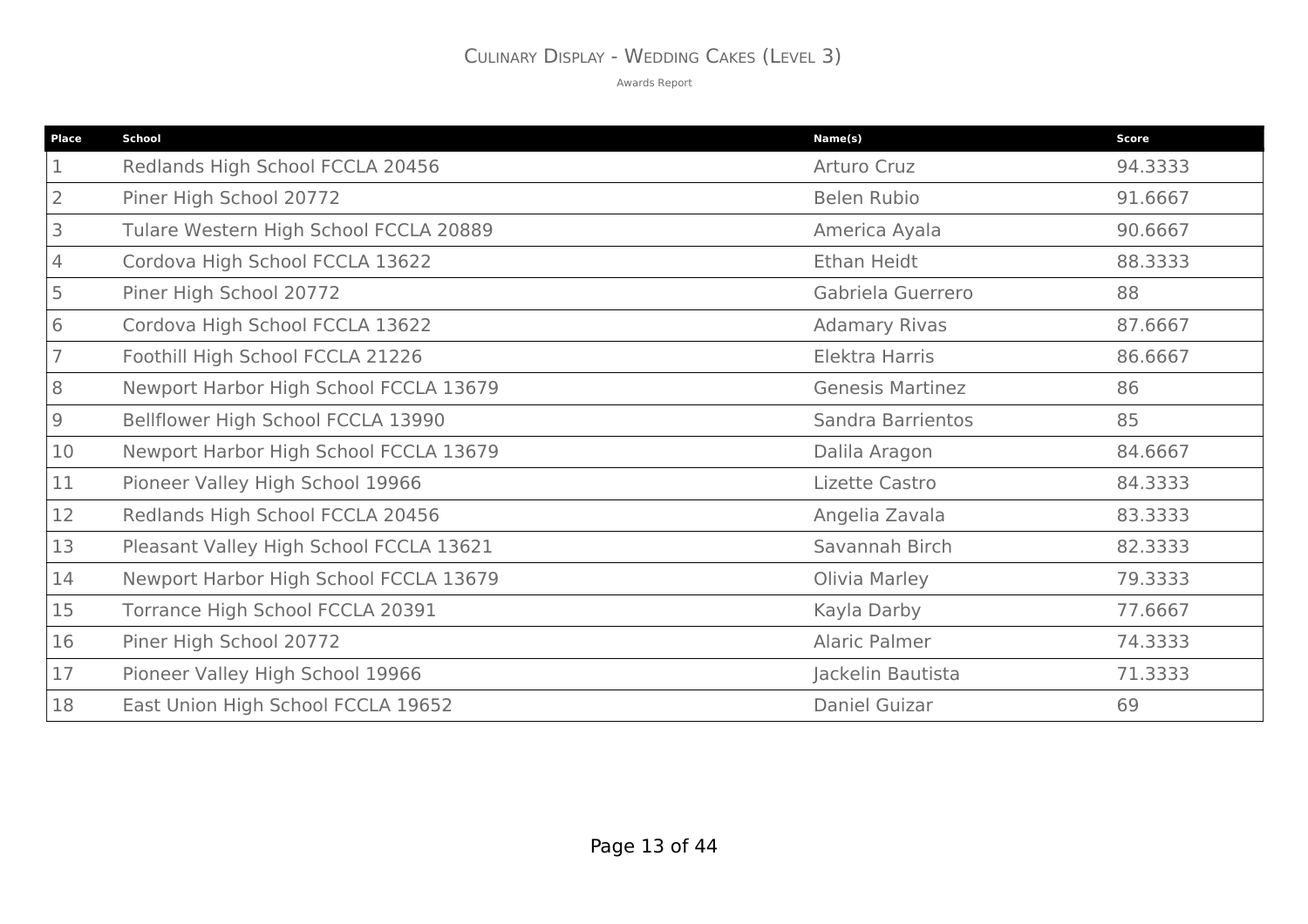### ENTREPRENEURSHIP (LEVEL 3)

| <b>Place</b> | School                            | Name(s)                                    | Score |
|--------------|-----------------------------------|--------------------------------------------|-------|
|              | Paramount High School FCCLA 13768 | Jesus Reyes, Marcos Jimenez, Melanie Gomez | 76.5  |
|              | Paramount High School FCCLA 13768 | Marcus Ramirez                             | 74.5  |
|              | Paramount High School FCCLA 13768 | Jennifer Lopez, Monserrat Carrillo         |       |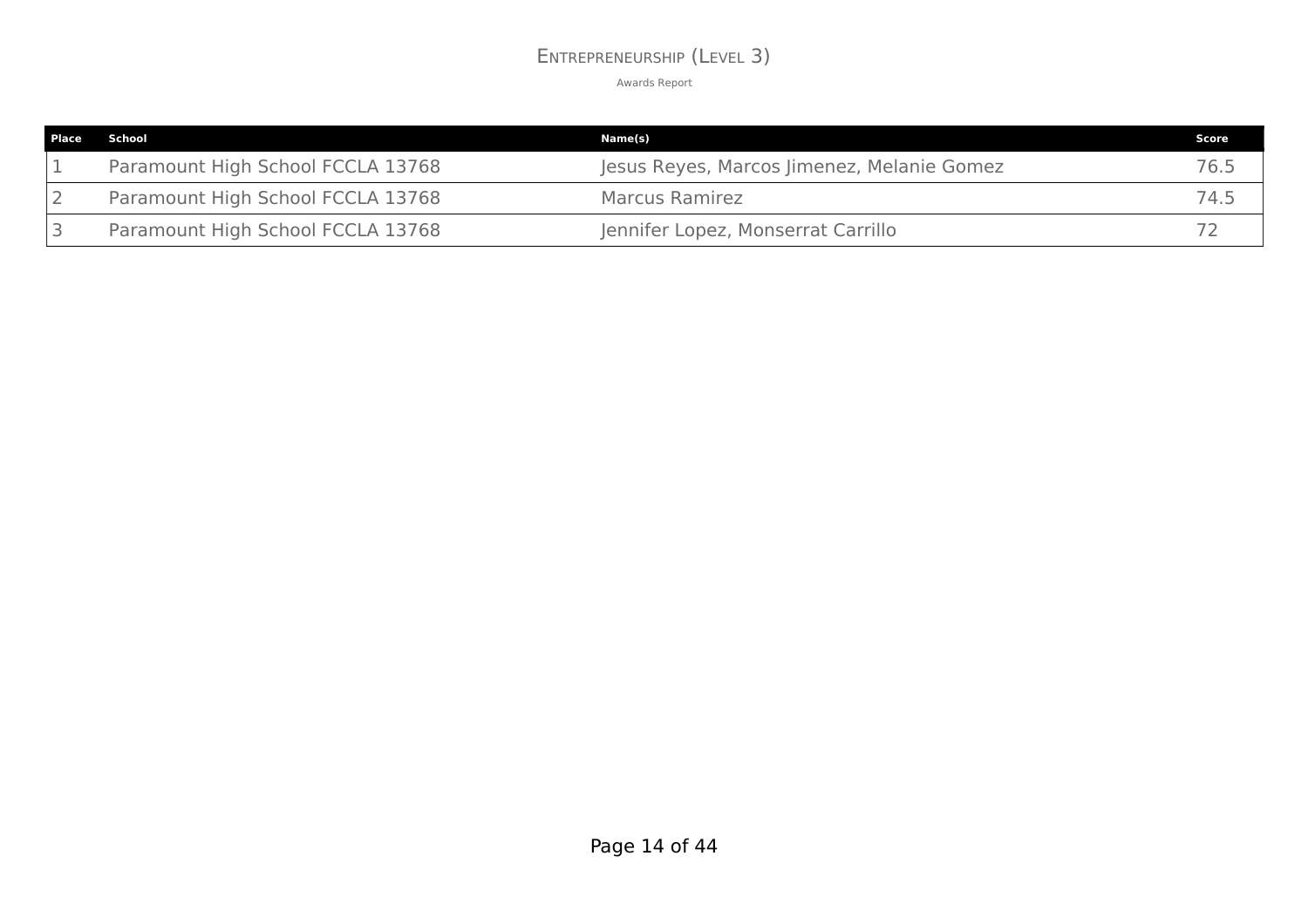### EVENT MANAGEMENT (LEVEL 3)

| Place | School                              | Name(s)                         | Score   |
|-------|-------------------------------------|---------------------------------|---------|
| --    | Kern Valley High School FCCLA 12257 | Kasey<br><sup>'</sup> Hernandez | 85.6667 |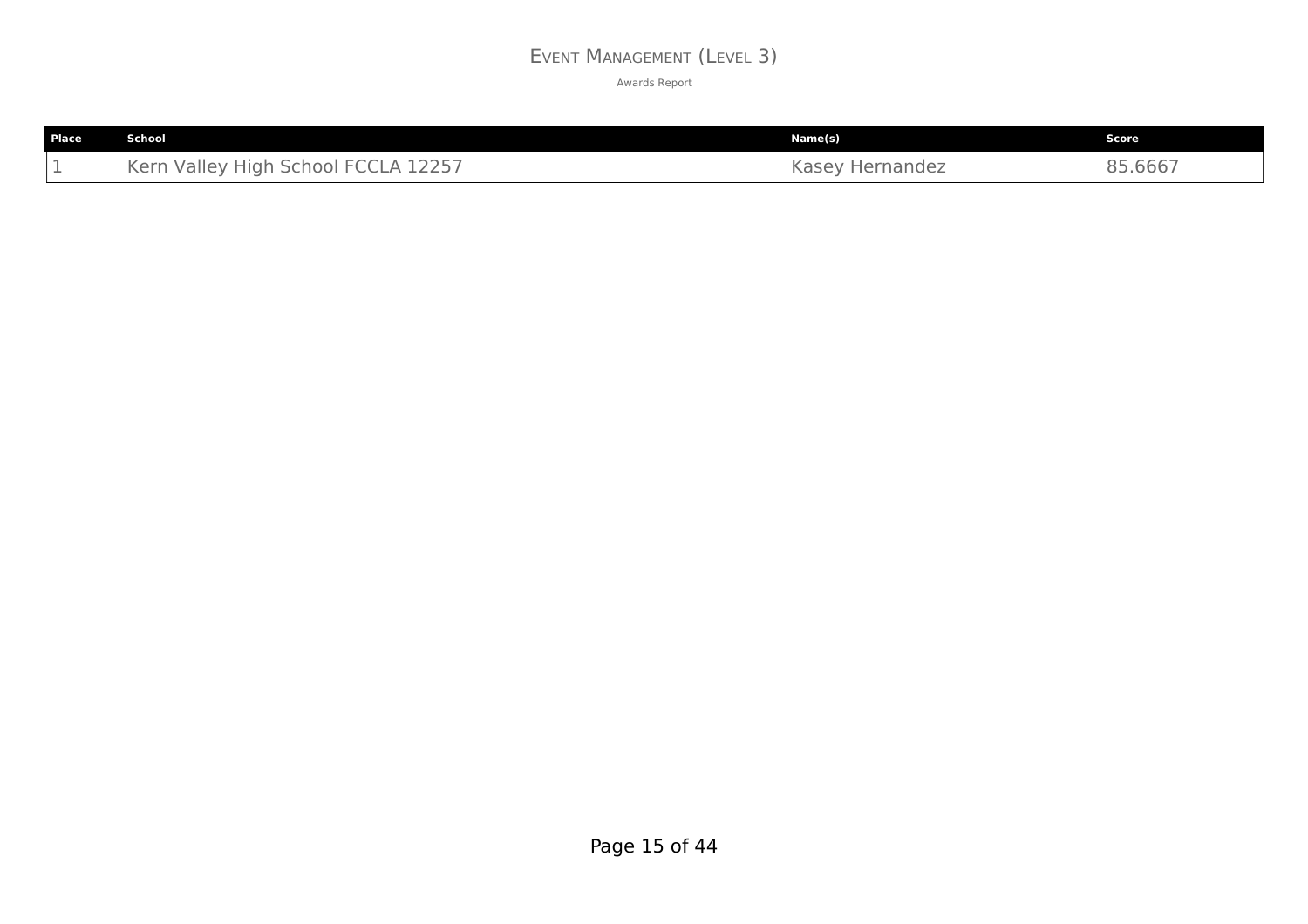## FASHION CONSTRUCTION (LEVEL 2)

| Place | School                         | Name(s)         | Score   |
|-------|--------------------------------|-----------------|---------|
|       | Wilcox High School FCCLA 13673 | Zahara Blackman |         |
|       | Wilcox High School FCCLA 13673 | Alondra Guizar  | 60.3333 |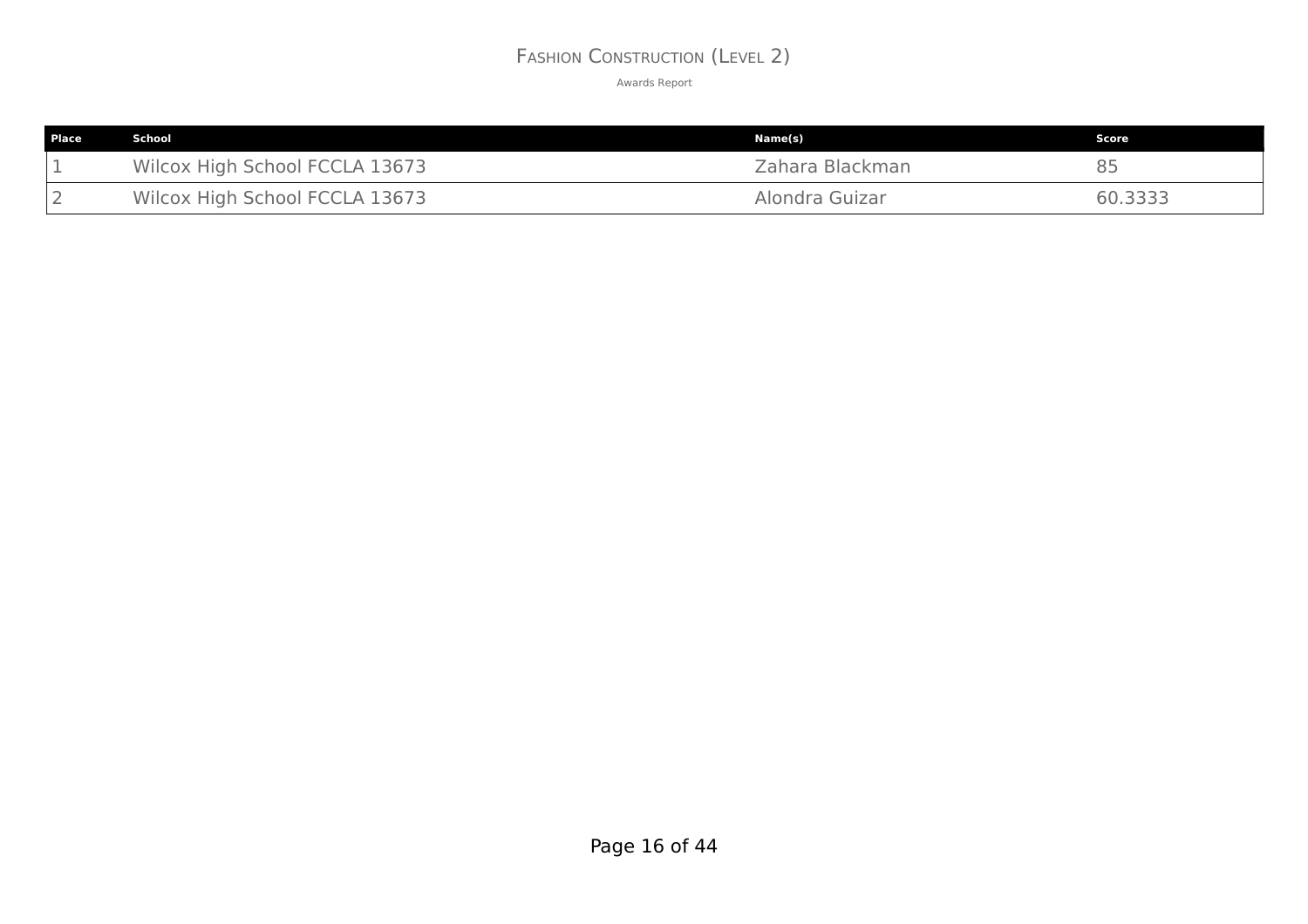### FASHION CONSTRUCTION (LEVEL 3)

| <b>Place</b> | <b>School</b>                    | Name(s)                      | Score   |
|--------------|----------------------------------|------------------------------|---------|
|              | Pioneer Valley High School 19966 | Eden Garcia                  | 97.3333 |
|              | West High School FCCLA 13684     | Kylie Dawson                 | 97      |
|              | Torrance High School FCCLA 20391 | Aliyah Madsen                | 96.3333 |
|              | West High School FCCLA 13684     | Keertana Panyam              | 94.3333 |
|              | Merced High School FCCLA 13655   | Samantha Slocum              | 92      |
| 6            | Wilcox High School FCCLA 13673   | Riya Agrawal                 | 91      |
|              | West High School FCCLA 13684     | <b>Kimberly Crist</b>        | 90.3333 |
| 8            | Pioneer Valley High School 19966 | Stephanie Aparicio hernandez | 81.3333 |
| 9            | Pioneer Valley High School 19966 | Savannah Guzman              | 81      |
| 10           | West High School FCCLA 13684     | Pragna Chennuri              | 80.6667 |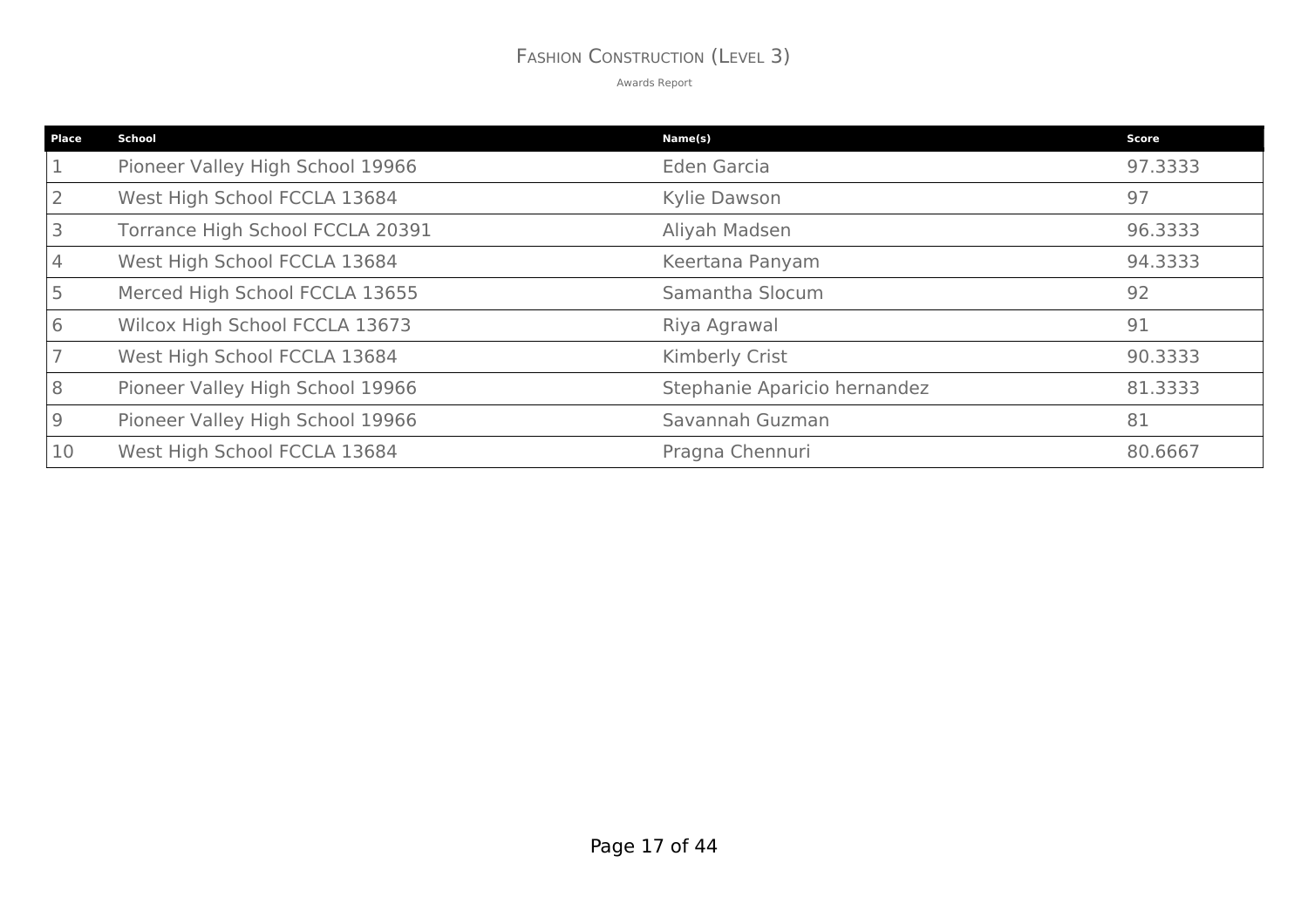### FASHION DESIGN (LEVEL 3)

| <b>Place</b> | School                           | Name(s)                 | Score   |
|--------------|----------------------------------|-------------------------|---------|
|              | Wilcox High School FCCLA 13673   | Sezen Musa              | 93.6667 |
|              | Torrance High School FCCLA 20391 | Sona Nair, Amelia Jeun  | 90      |
|              | Torrance High School FCCLA 20391 | Anahi Zapata Zamora     | 88      |
|              | Oroville High School FCCLA 13615 | Beauty Yang, Edwin Thao | 68.6667 |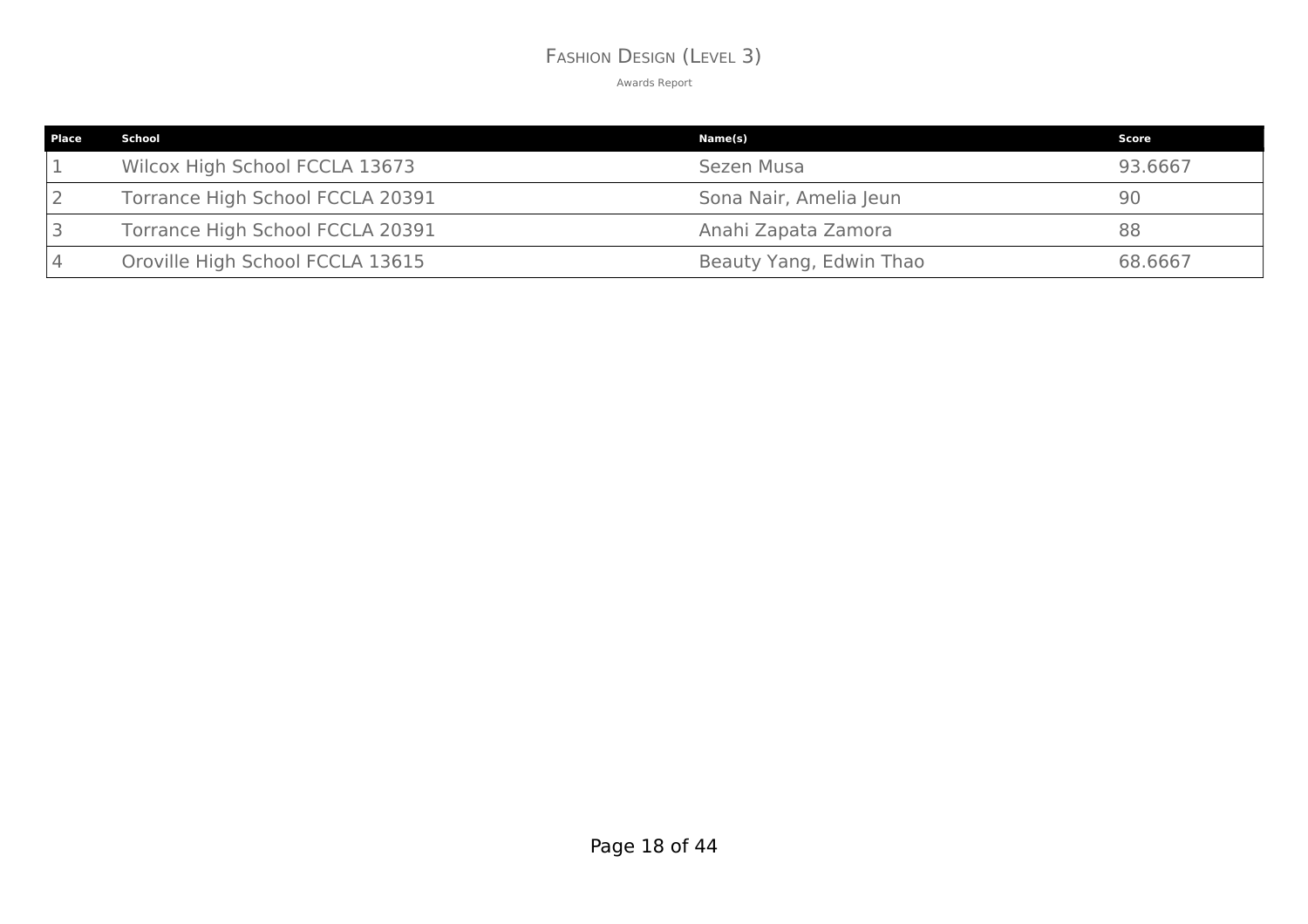## FOCUS ON CHILDREN (LEVEL 2) - VIRTUAL ONLY

| <b>Place</b> | School                               | Name(s)                               | Score |
|--------------|--------------------------------------|---------------------------------------|-------|
|              | Madera South High School FCCLA 17232 | Briseida Perez antonio, Alma Sosa gil |       |
|              | Merced High School FCCLA 13655       | Nikki Dietz, Emma Reyna, Jenna Reyna  |       |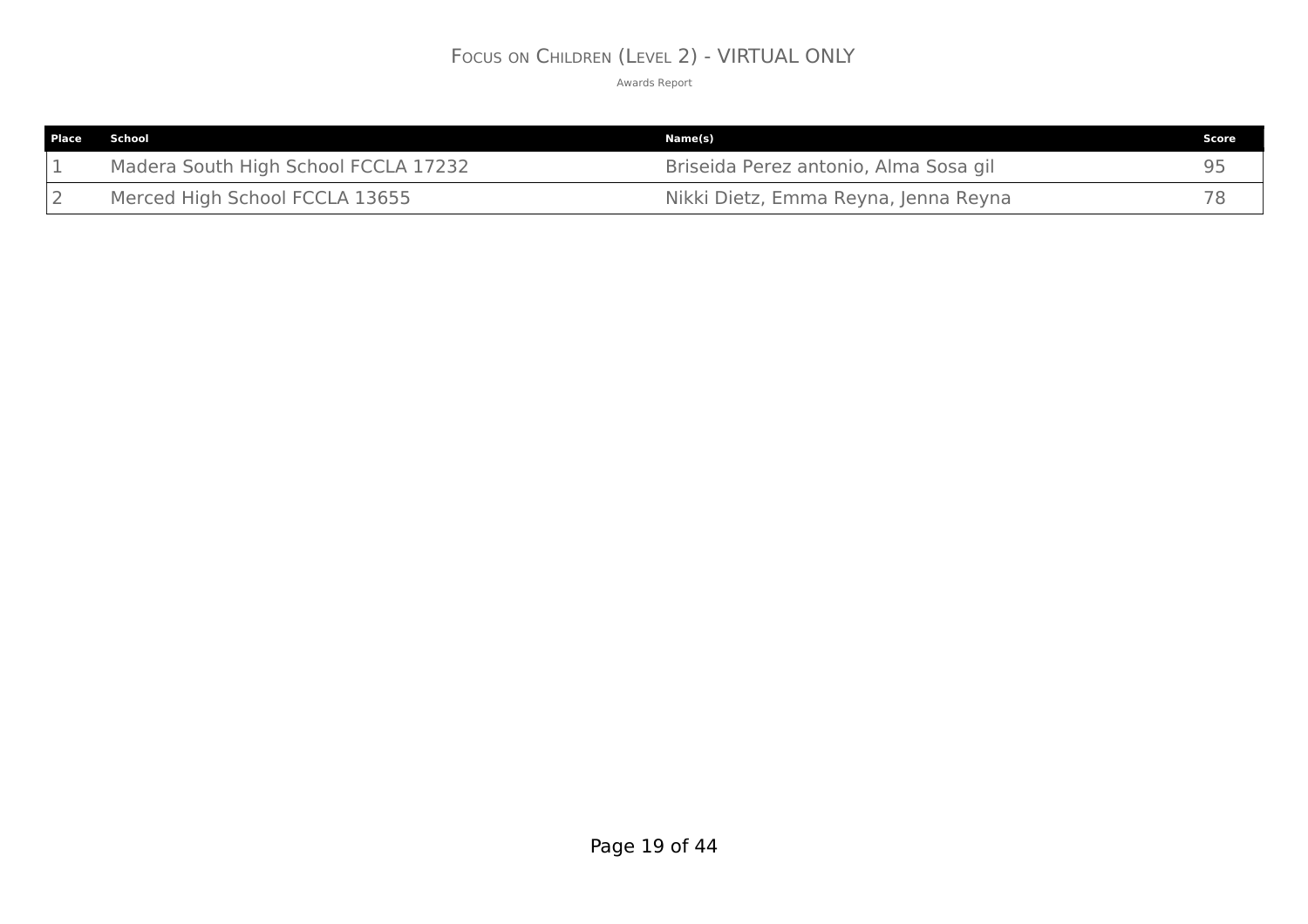# FOCUS ON CHILDREN (LEVEL 3) - VIRTUAL ONLY

| Place   | School                               | Name(s)                                      | Score |
|---------|--------------------------------------|----------------------------------------------|-------|
|         | Torrance High School FCCLA 20391     | Jillian Paredes                              | 99    |
|         | Sierra Vista High School FCCLA 22373 | Lauren Orozco, Natalia Flores                | 92.5  |
|         | Madera High School FCCLA 16000       | Alexis Ward                                  | 91    |
|         | El Capitan High School FCCLa 21066   | Jayden Garcia, Abigail Oseguera              |       |
|         | Central High School FCCLA 19150      | Kanye Quarles                                | 84.5  |
| $\circ$ | Alhambra High School FCCLA 13654     | Andrea Ochoa, Alexis Martinez, Brianna Lares |       |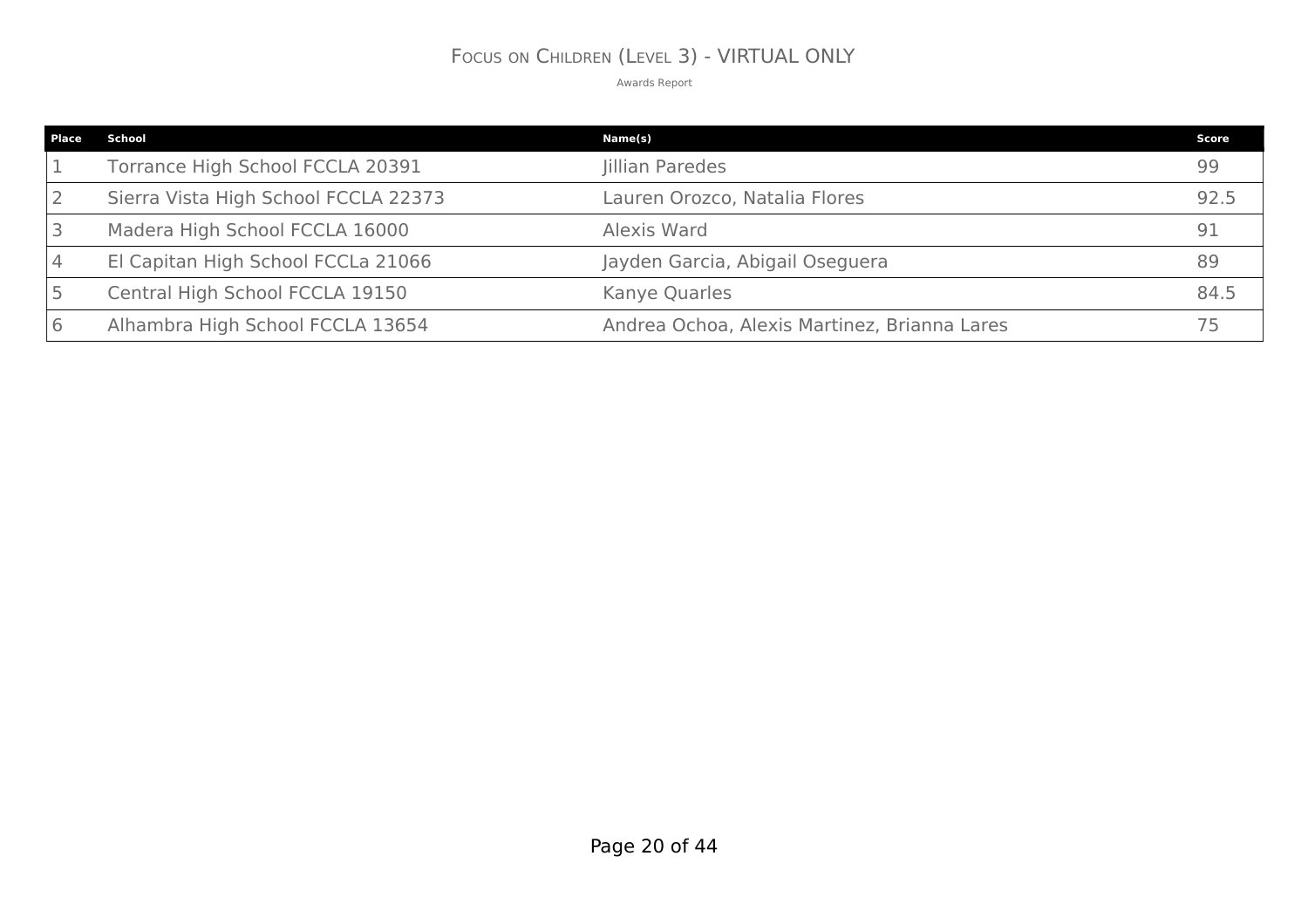### FOOD INNOVATIONS (LEVEL 2)

| Place | <b>School</b>                      | Name(s)    | Score |
|-------|------------------------------------|------------|-------|
| -     | Centennial High School FCCLA 18918 | James Meza | 68.5  |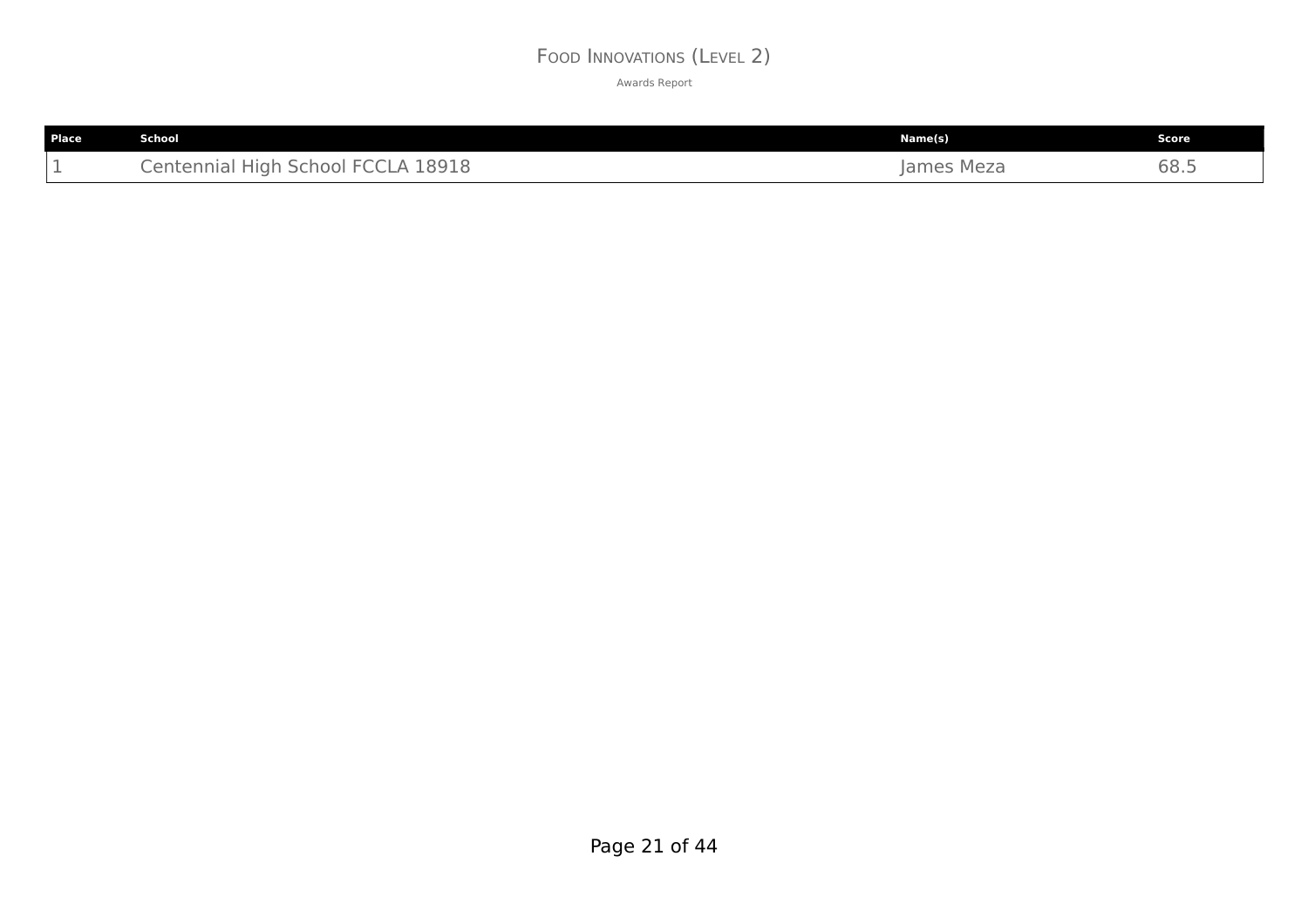### FOOD INNOVATIONS (LEVEL 3)

| Place School                            | Name(s)                                     | Score |
|-----------------------------------------|---------------------------------------------|-------|
| Chino High School FCCLA 13688           | lan Becerra                                 | 89.5  |
| Banning High School FCCLA 17234         | Anibal Orozco-hernandez, Katrina Guerrerro  |       |
| Pleasant Valley High School FCCLA 13621 | Sebastian Schweitzer, Aidan Ohrt, Jake Wong | 56.5  |
| Foothill High School FCCLA 21226        | Tanapon Swangwan, Brooklyn Smith            | 38    |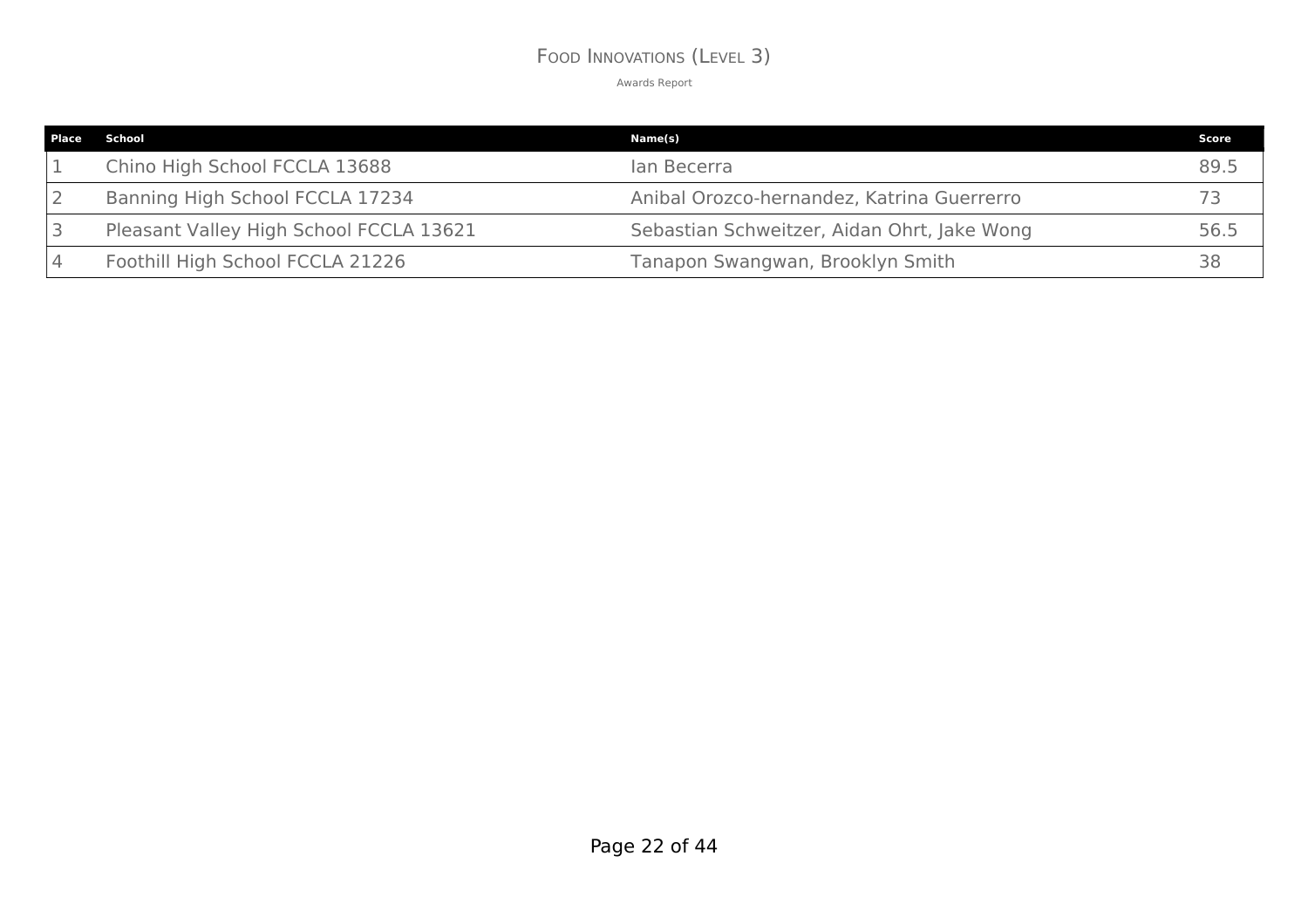# HOSPITALITY, TOURISM, AND RECREATION (LEVEL 3)

| <b>Place</b> | School                         | Name(s)                       | Score   |
|--------------|--------------------------------|-------------------------------|---------|
|              | Oxnard High School FCCLA 19776 | Paris de Guzman, Emily Castro | 80.6667 |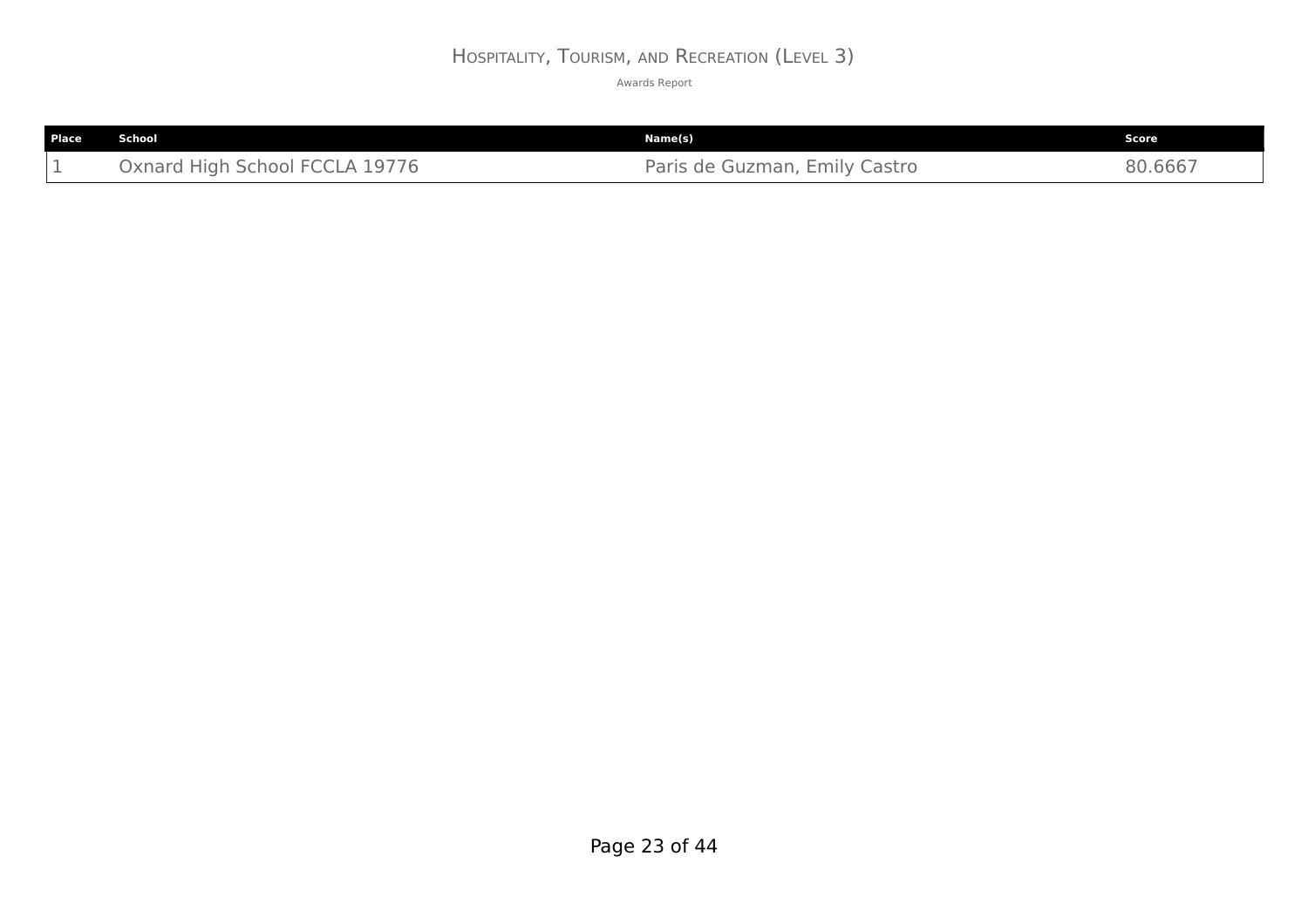### INTERIOR DESIGN (LEVEL 2)

| Place | School                             | Name(s)                     | Score <b>b</b>        |
|-------|------------------------------------|-----------------------------|-----------------------|
| - -   | High School FCCLA 13681<br>Rowland | Nicole Rinaldi, Emily Cheng | 76.3333<br>$\sqrt{2}$ |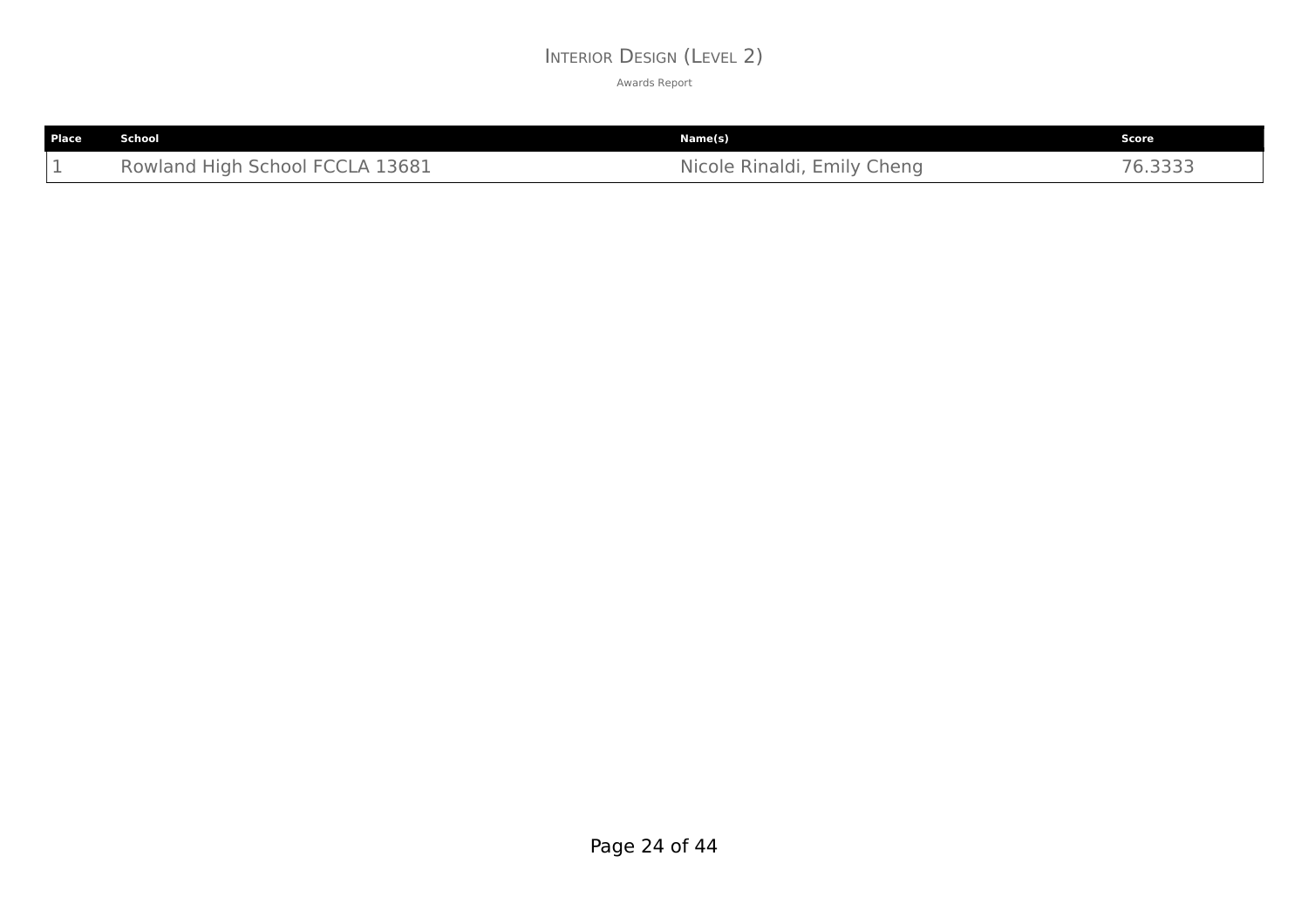### INTERIOR DESIGN (LEVEL 3)

| Place | School                         | Name(s)         | Score                      |
|-------|--------------------------------|-----------------|----------------------------|
| - -   | Orland High School FCCLA 18920 | Lauryn Meredith | ・さささこ<br>94<br>r . _ _ _ _ |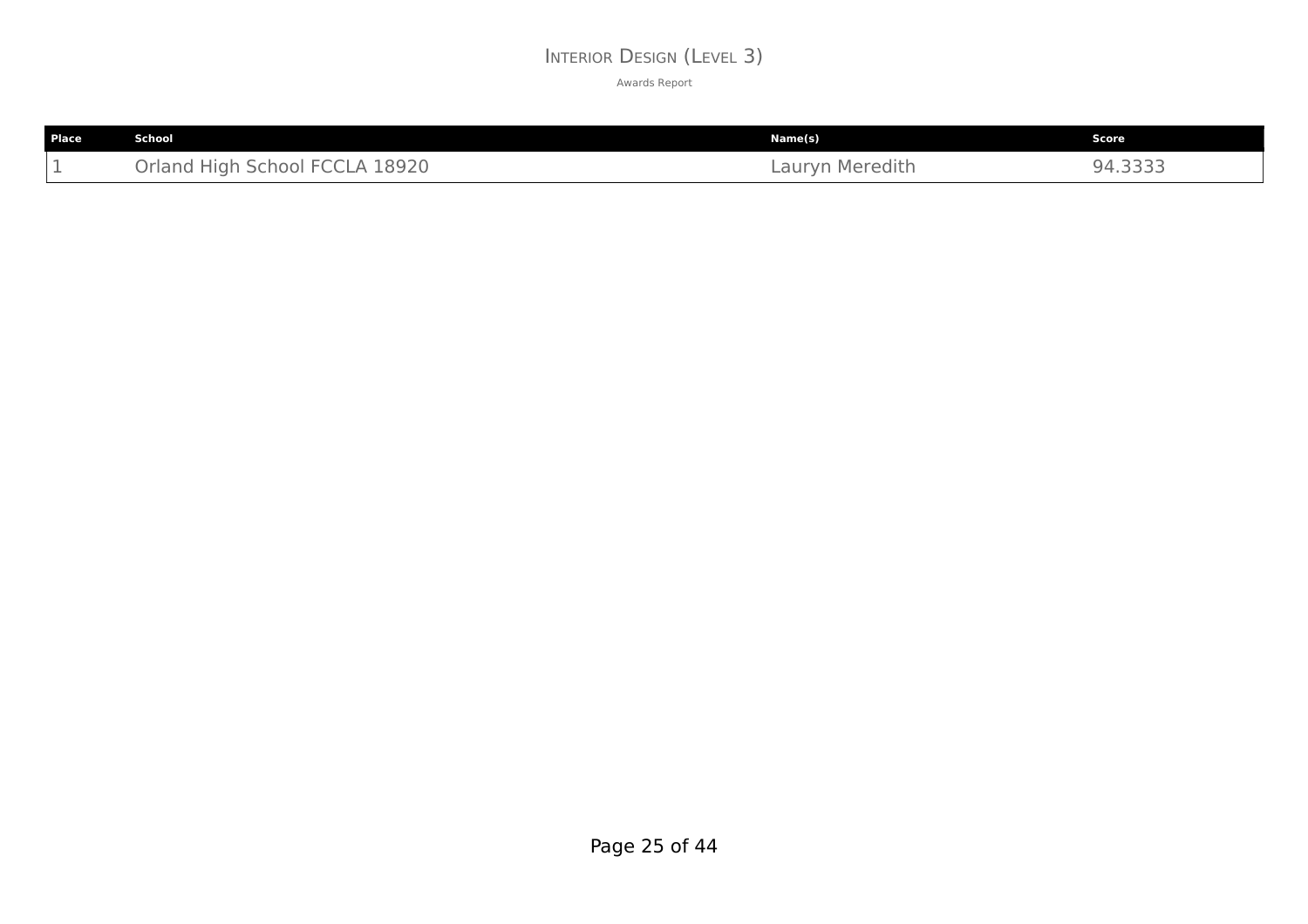### JOB INTERVIEW (LEVEL 3)

| <b>Place</b> | School                           | Name(s)               | Score   |
|--------------|----------------------------------|-----------------------|---------|
|              | Merced High School FCCLA 13655   | Isabella Meyer        | 92.3333 |
|              | Woodland High School FCCLA 13638 | Jatziri Estrada       | 89      |
|              | Pioneer Valley High School 19966 | Brianna Tapia montoya | 86      |
|              | Merced High School FCCLA 13655   | Averie Stockeland     | 85.6667 |
|              | Pioneer Valley High School 19966 | Kimberly Luz          | 78      |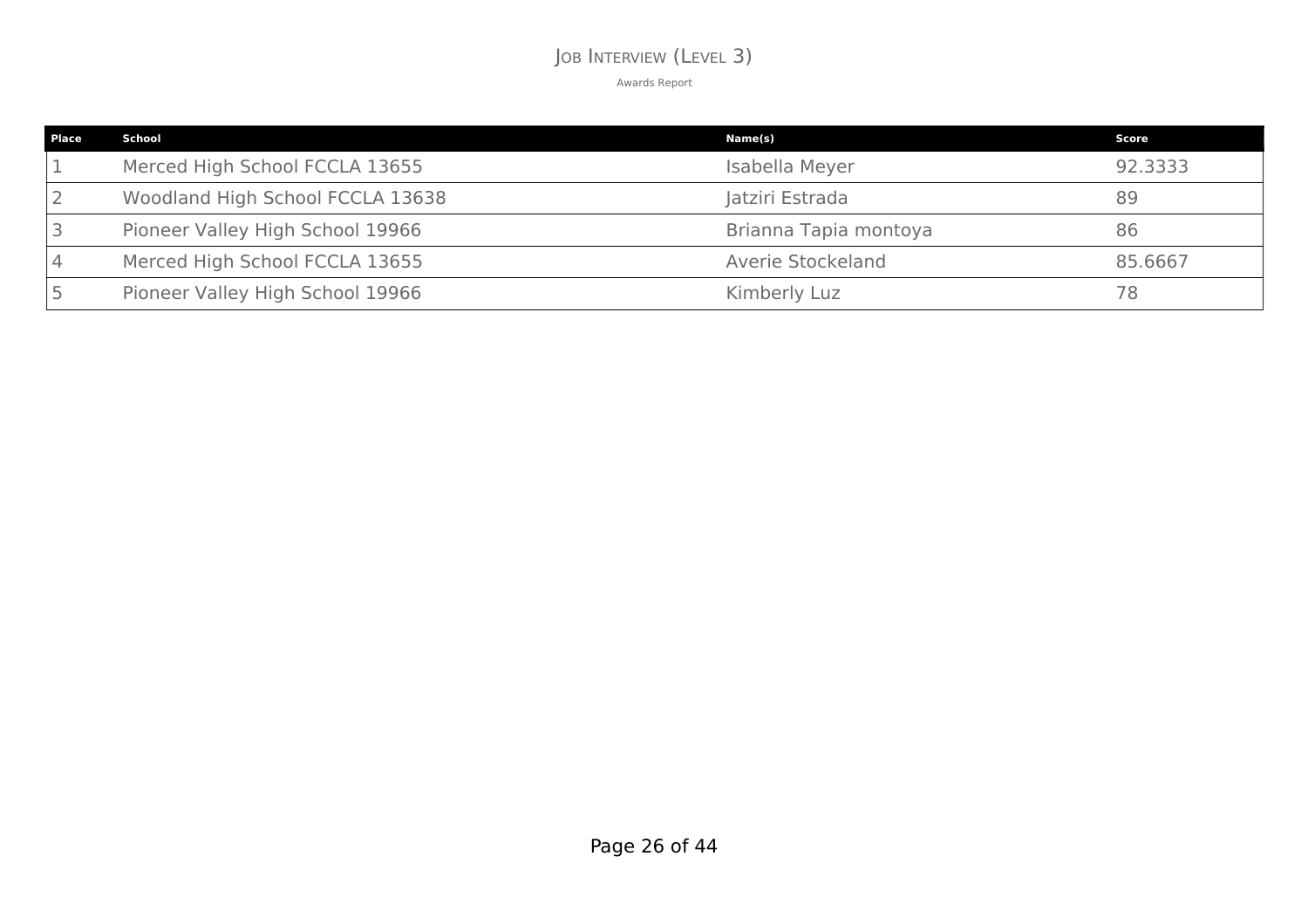# MENU PLANNING & TABLE DISPLAY (LEVEL 1)

| Place | <b>School</b>                           | Name(s)          | Score |
|-------|-----------------------------------------|------------------|-------|
|       | Lompoc Valley Middle School FCCLA 22153 | Angelica Centino |       |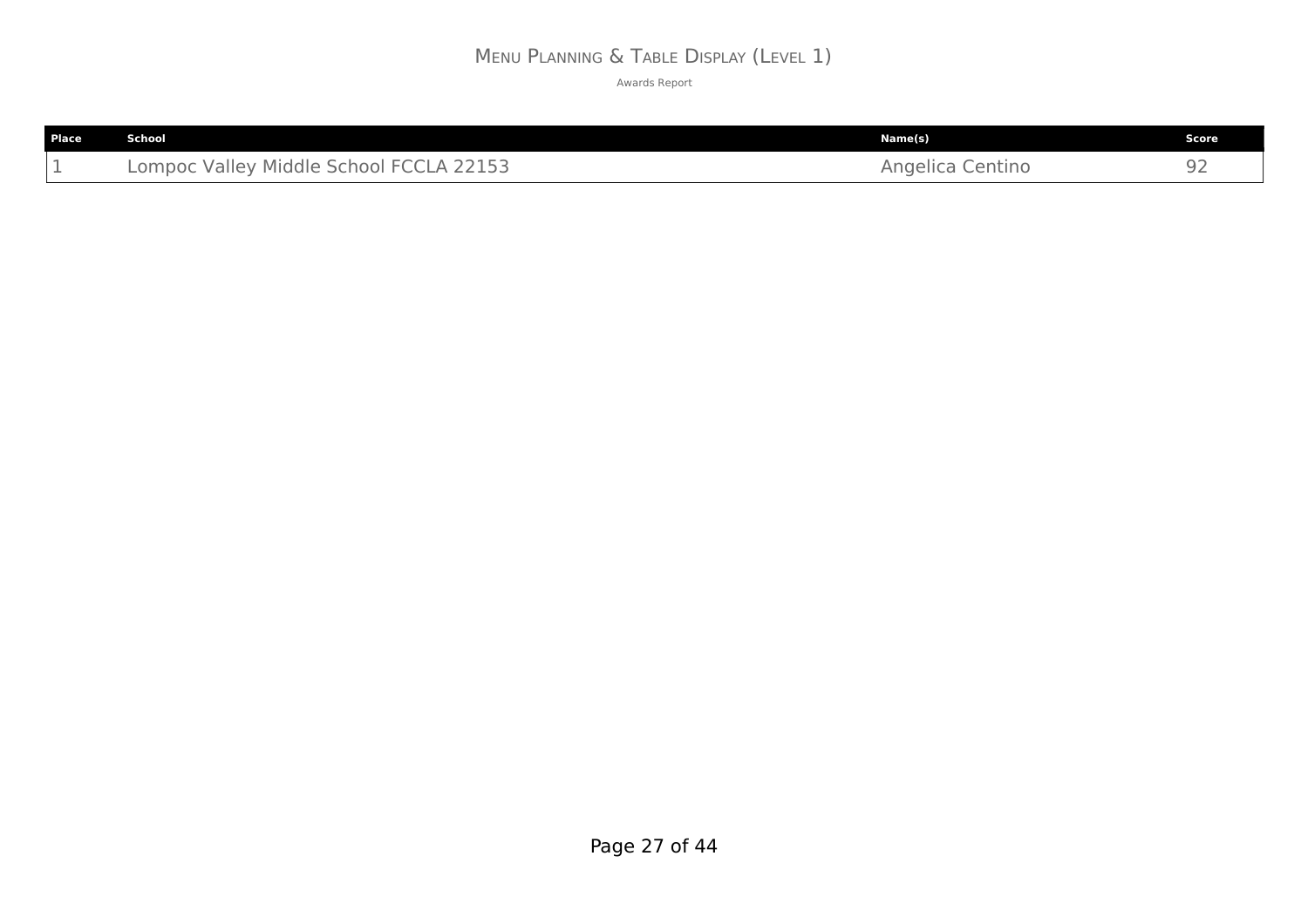# MENU PLANNING & TABLE DISPLAY (LEVEL 2)

| <b>Place</b> | School                                  | Name(s)              | Score   |
|--------------|-----------------------------------------|----------------------|---------|
|              | Lathrop High School FCCLA 19730         | Gabriella Niere      | 99      |
|              | Merced High School FCCLA 13655          | Paige Calzadillas    | 89,3333 |
|              | Pleasant Valley High School FCCLA 13621 | <b>Tatum Herlihy</b> | 85.6667 |
|              | Pleasant Valley High School FCCLA 13621 | Kaylanee Huerta      | 78      |
|              | Sierra High School FCCLA 13988          | Simrat Thind         | 75      |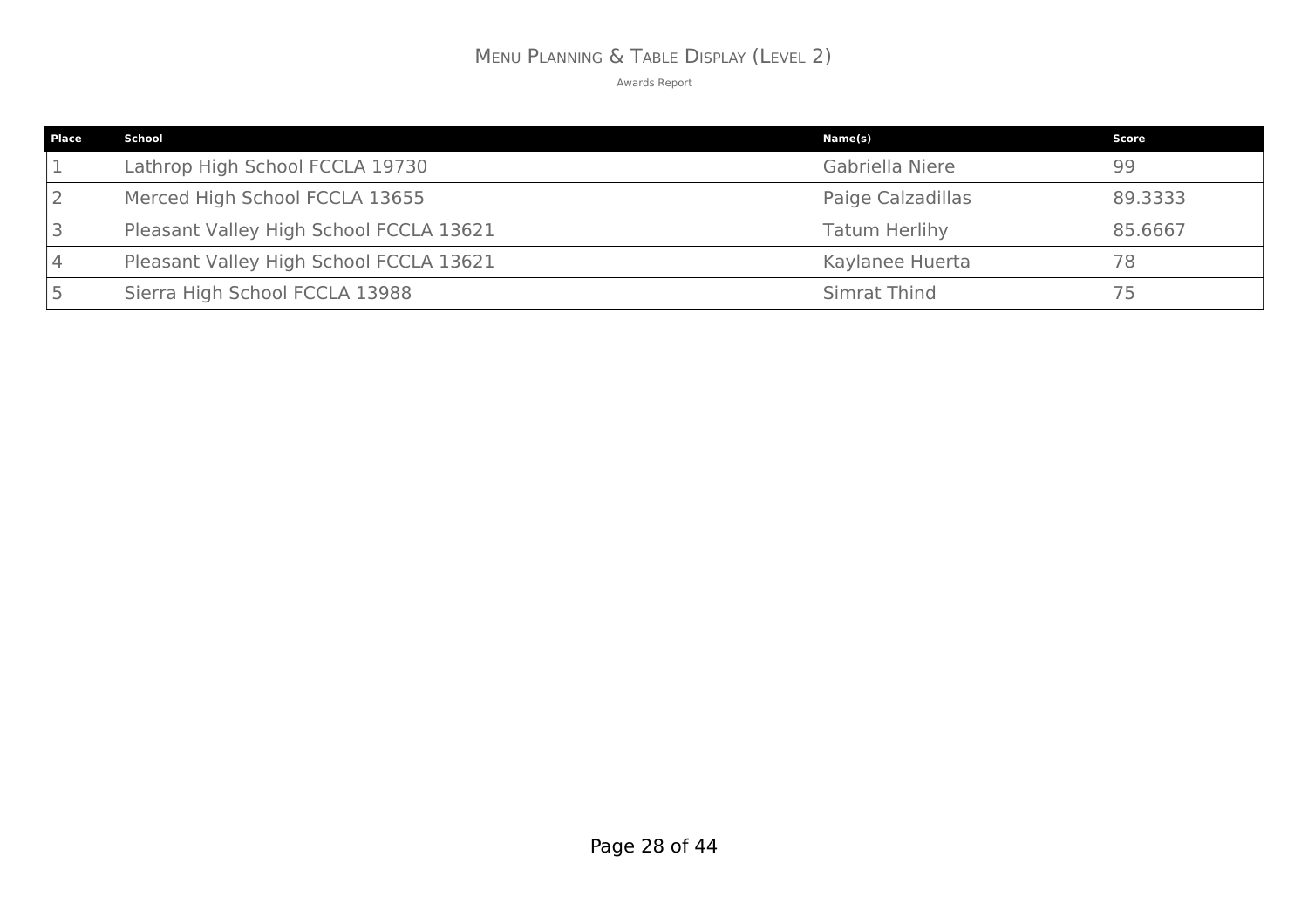### NATIONAL PROGRAMS IN ACTION (LEVEL 3)

| Place School                         | Name(s)                                                     | Score   |
|--------------------------------------|-------------------------------------------------------------|---------|
| Torrance High School FCCLA 20391     | Natalie Prendergast, Mia Fernandez                          | 88.6667 |
| Argonaut High School FCCLA 18922     | <b>Trinity Machi</b>                                        | 85,3333 |
| Madera South High School FCCLA 17232 | Katherine Morales-avalos, Tasiana Gonzalez, Genesis Guillen | 82.3333 |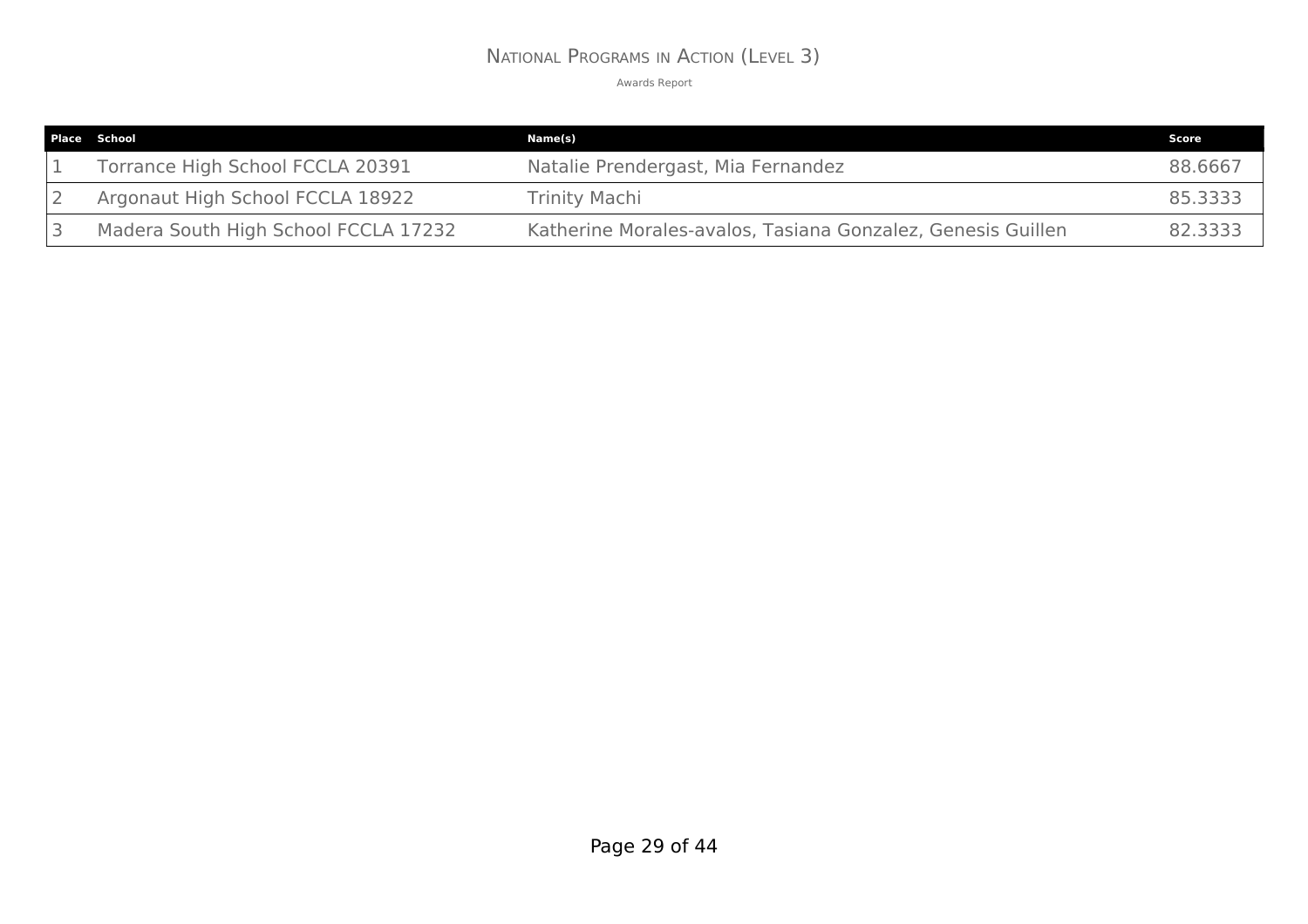# NUTRITION AND WELLNESS (LEVEL 3) - VIRTUAL ONLY

| <b>Place</b> | School                                  | Name(s)                          | Score |
|--------------|-----------------------------------------|----------------------------------|-------|
|              | Torrance High School FCCLA 20391        | Tara Fernandez                   |       |
|              | Torrance High School FCCLA 20391        | Agnes Biju                       | 86    |
|              | Pleasant Valley High School FCCLA 13621 | Amber Ing, Liam Eller            |       |
|              | Pleasant Valley High School FCCLA 13621 | Dakoda Carderara, Asher Williams |       |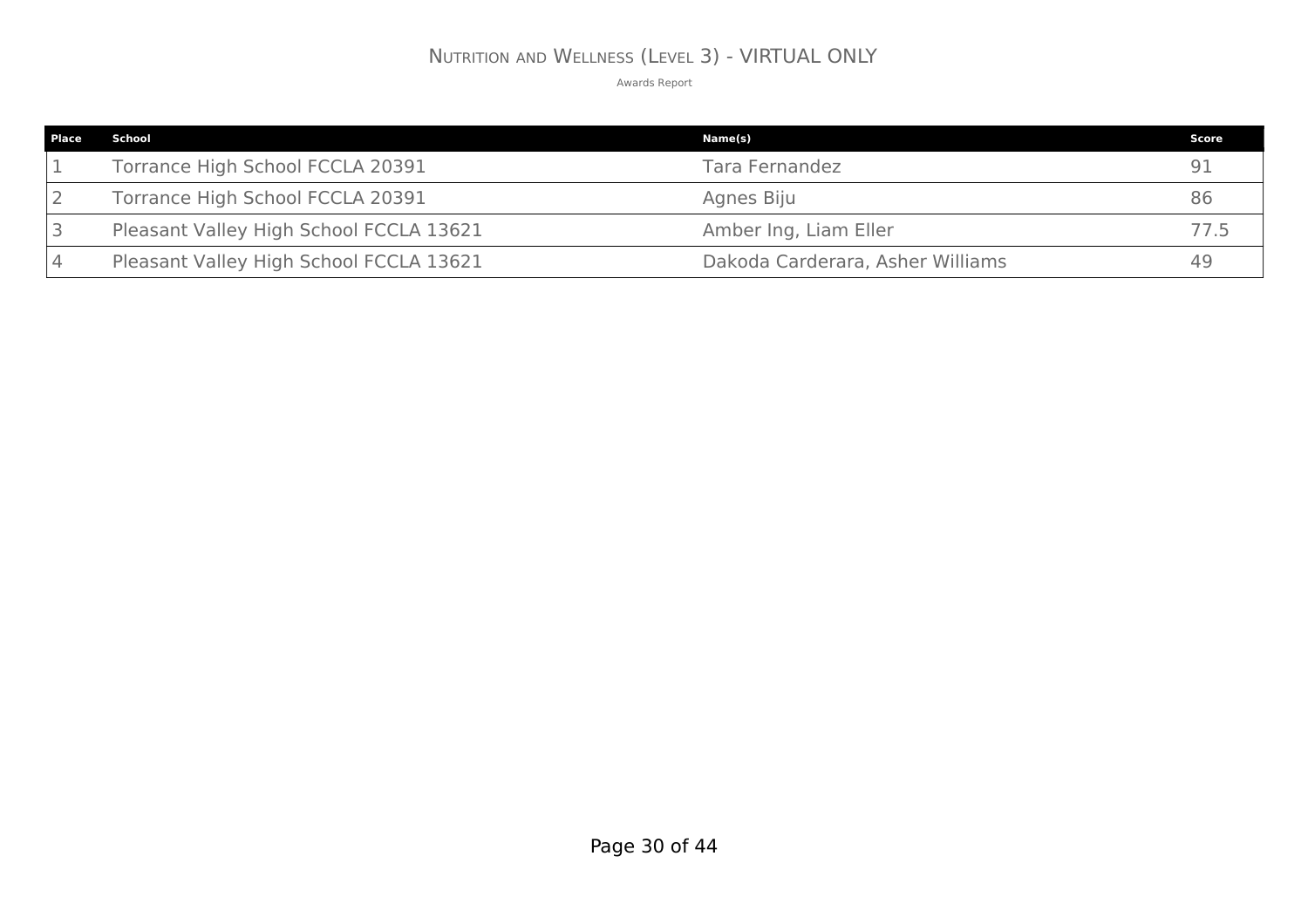### PARLIAMENTARY PROCEDURE (LEVEL 3)

| <b>Place School</b>                    | Name(s)                                                                                         | Score |
|----------------------------------------|-------------------------------------------------------------------------------------------------|-------|
| Kern Valley High School FCCLA<br>12257 | Autumn Esquivel, Anya Lemons, Shirley Mondragon, Maddison Hershey, Jason Baker,<br>Timothy Munz |       |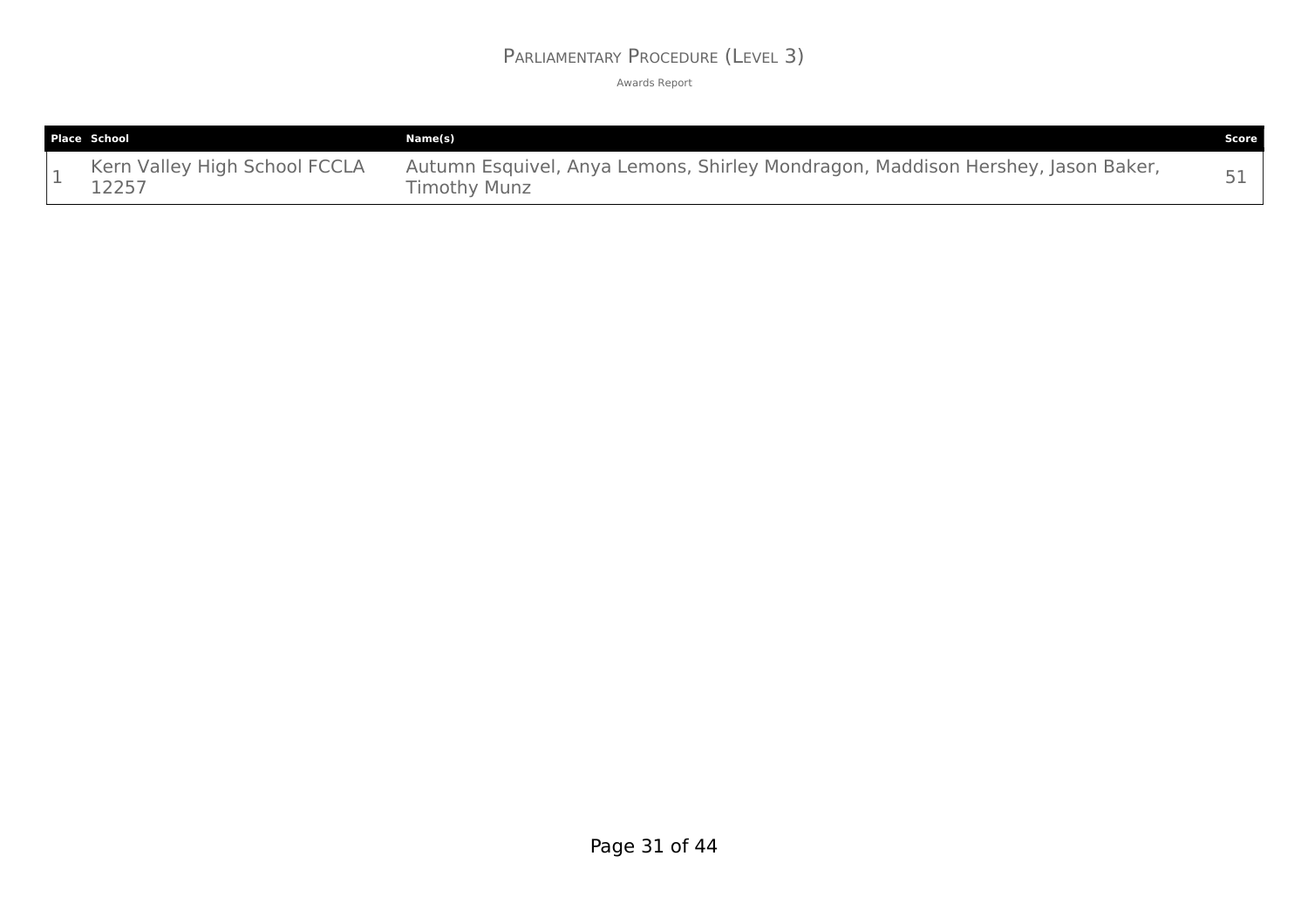# PROFESSIONAL PRESENTATION (LEVEL 1) - VIRTUAL ONLY

| <b>Place</b> | <b>School</b>                            | Name(s)            | Score |
|--------------|------------------------------------------|--------------------|-------|
| -            | Alvarado Intermediate School FCCLA 13662 | Haley Kim, Lin Zhu |       |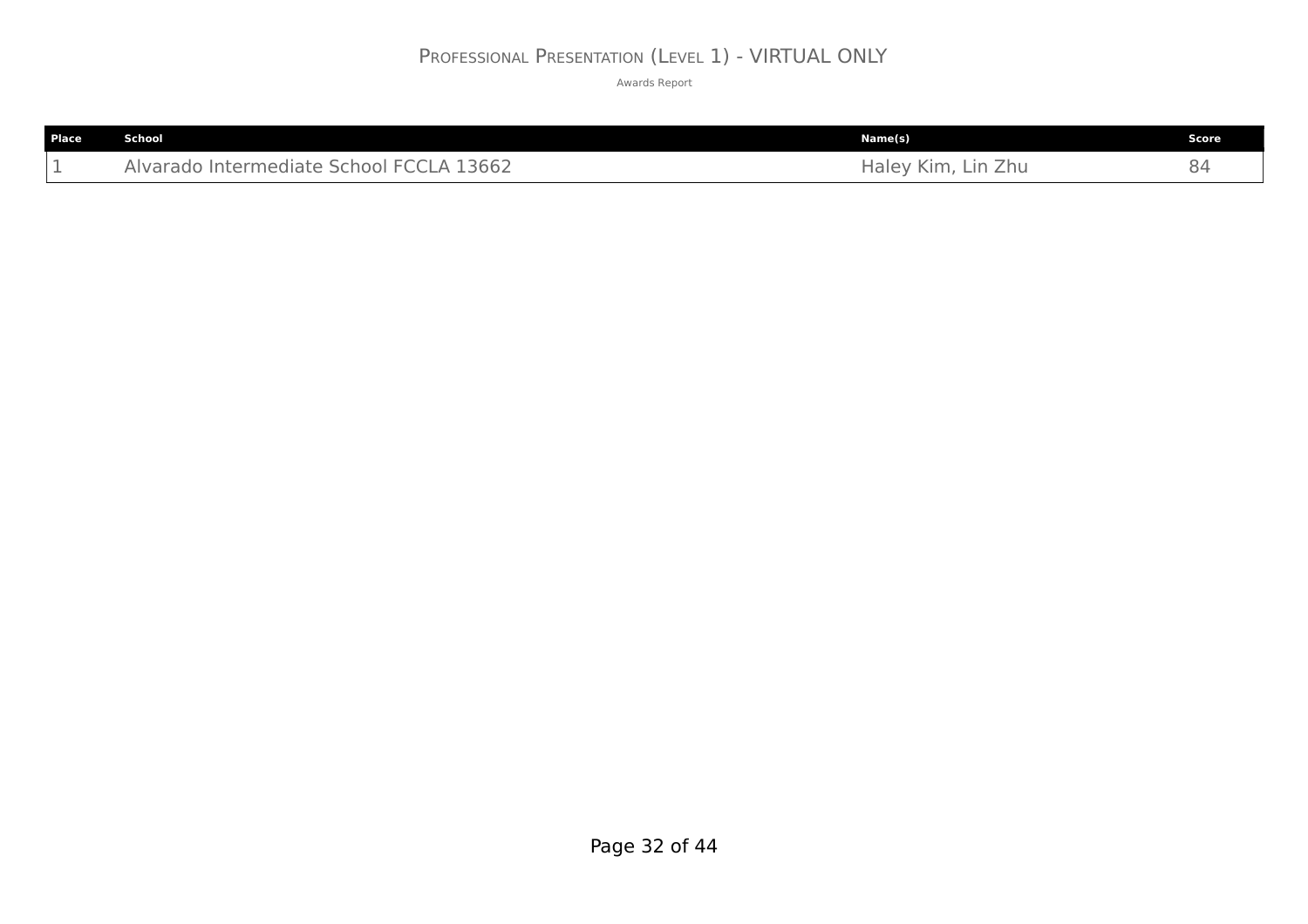# PROFESSIONAL PRESENTATION (LEVEL 2) - VIRTUAL ONLY

| <b>Place</b> | <b>School</b>                  | Name(s)       | <b>Score</b> |
|--------------|--------------------------------|---------------|--------------|
|              | Madera High School FCCLA 16000 | Diana Vasquez | 78.5         |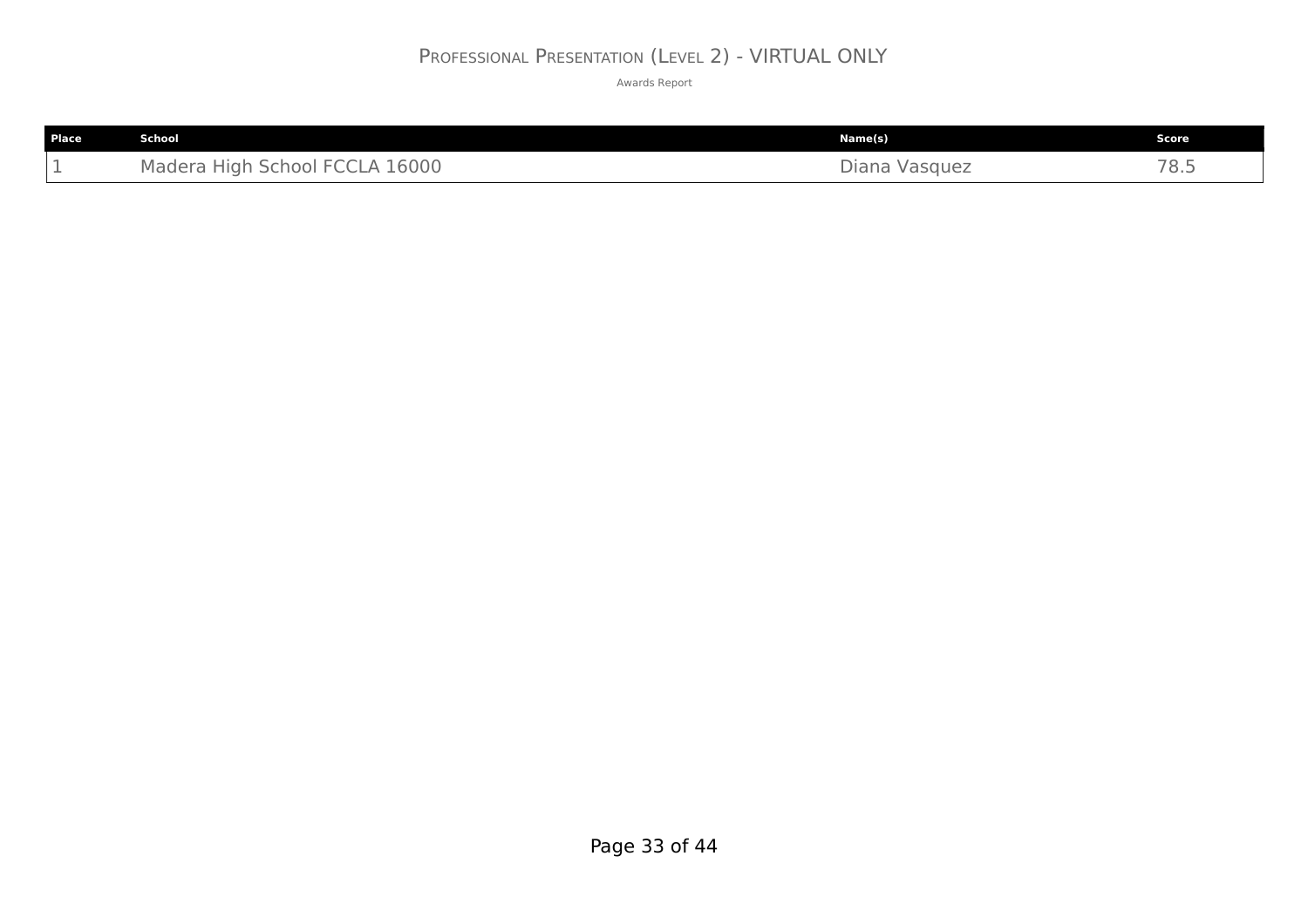# PROFESSIONAL PRESENTATION (LEVEL 3) - VIRTUAL ONLY

| <b>Place</b> | School                           | Name(s)                    | Score |
|--------------|----------------------------------|----------------------------|-------|
|              | Merced High School FCCLA 13655   | Marisa Lunde, Alexa Martin | 78    |
|              | Oroville High School FCCLA 13615 | Hannah Fick                | 75.5  |
|              | Central High School FCCLA 19150  | Cassandra Caro             | 75    |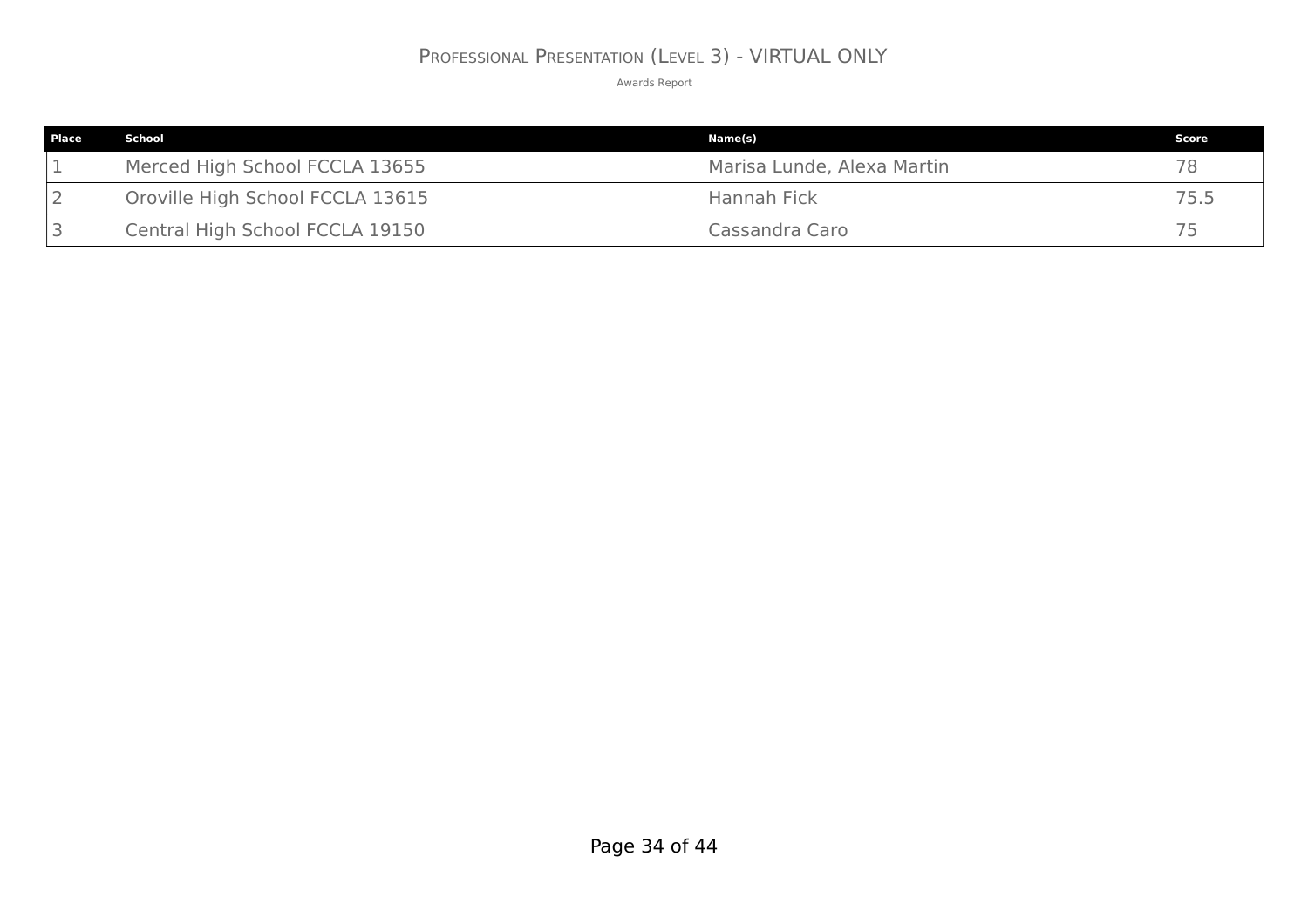# PUBLIC POLICY ADVOCATE (LEVEL 3)

| Place | School                             | Name(s)            | Score |
|-------|------------------------------------|--------------------|-------|
| --    | School FCCLa 21066<br>Capitan High | Nathalia<br>Gaytan | 93    |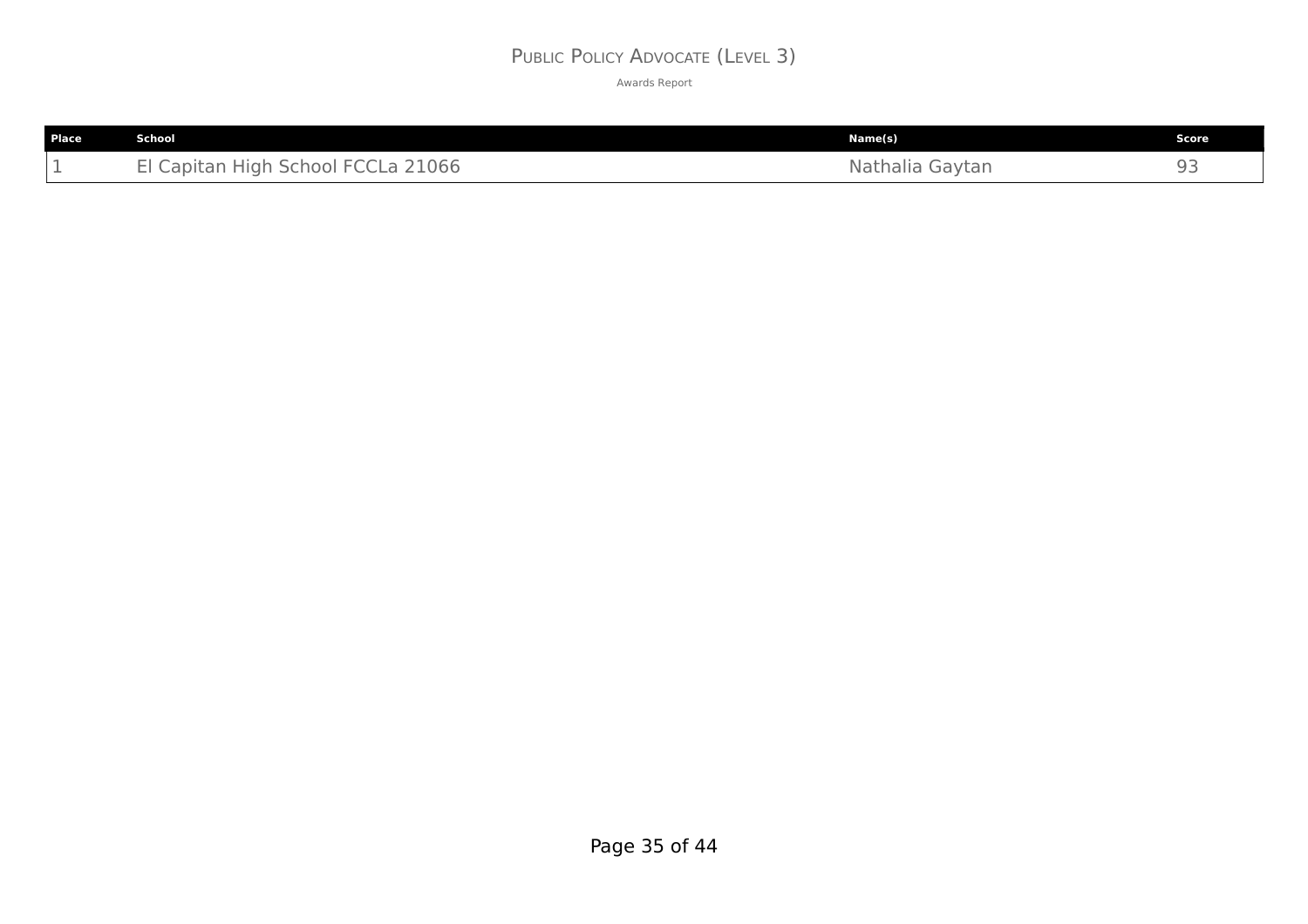### REPURPOSE AND REDESIGN (LEVEL 2) - VIRTUAL ONLY

| Place | School                          | Name(s)                     | Score |
|-------|---------------------------------|-----------------------------|-------|
|       | Central High School FCCLA 19150 | Melody Stetsko              | 84.5  |
|       | Wilcox High School FCCLA 13673  | Aadya Deshpande, Anh Nguyen | 80    |
|       | Madera High School FCCLA 16000  | Nichole Esquivel            | 70.5  |
|       | Madera High School FCCLA 16000  | Kataryna Bushong            | 60    |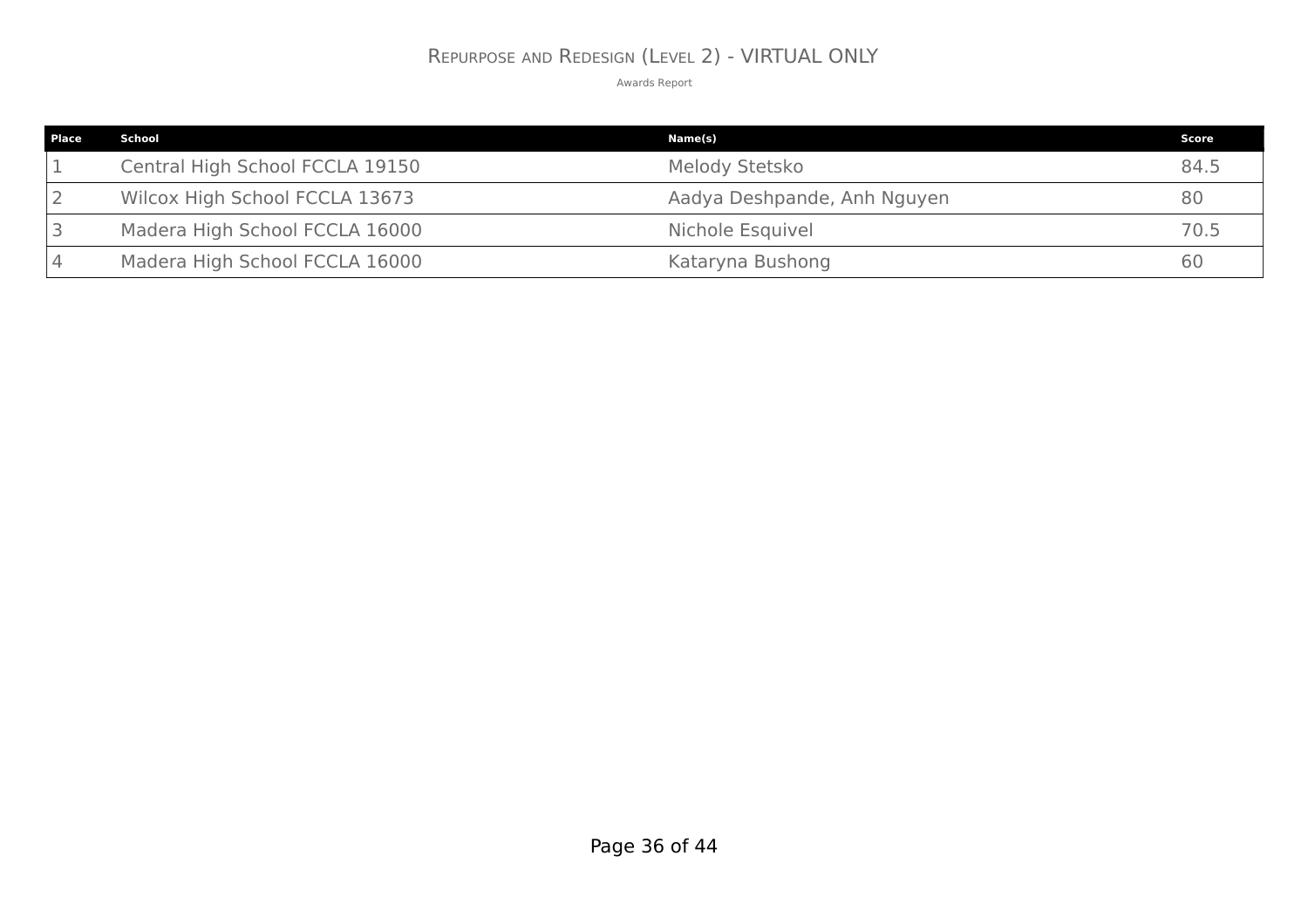### REPURPOSE AND REDESIGN (LEVEL 3) - VIRTUAL ONLY

| <b>Place</b> | School                           | Name(s)                                  | Score |
|--------------|----------------------------------|------------------------------------------|-------|
|              | Alhambra High School FCCLA 13654 | Jhoycee Dionisio, Sarah Mendoza, Lien Ma | 79.5  |
|              | Alhambra High School FCCLA 13654 | Carys Tam                                | 78.5  |
|              | Alhambra High School FCCLA 13654 | Emily Arellano, Alyssa Santiago          | 74.5  |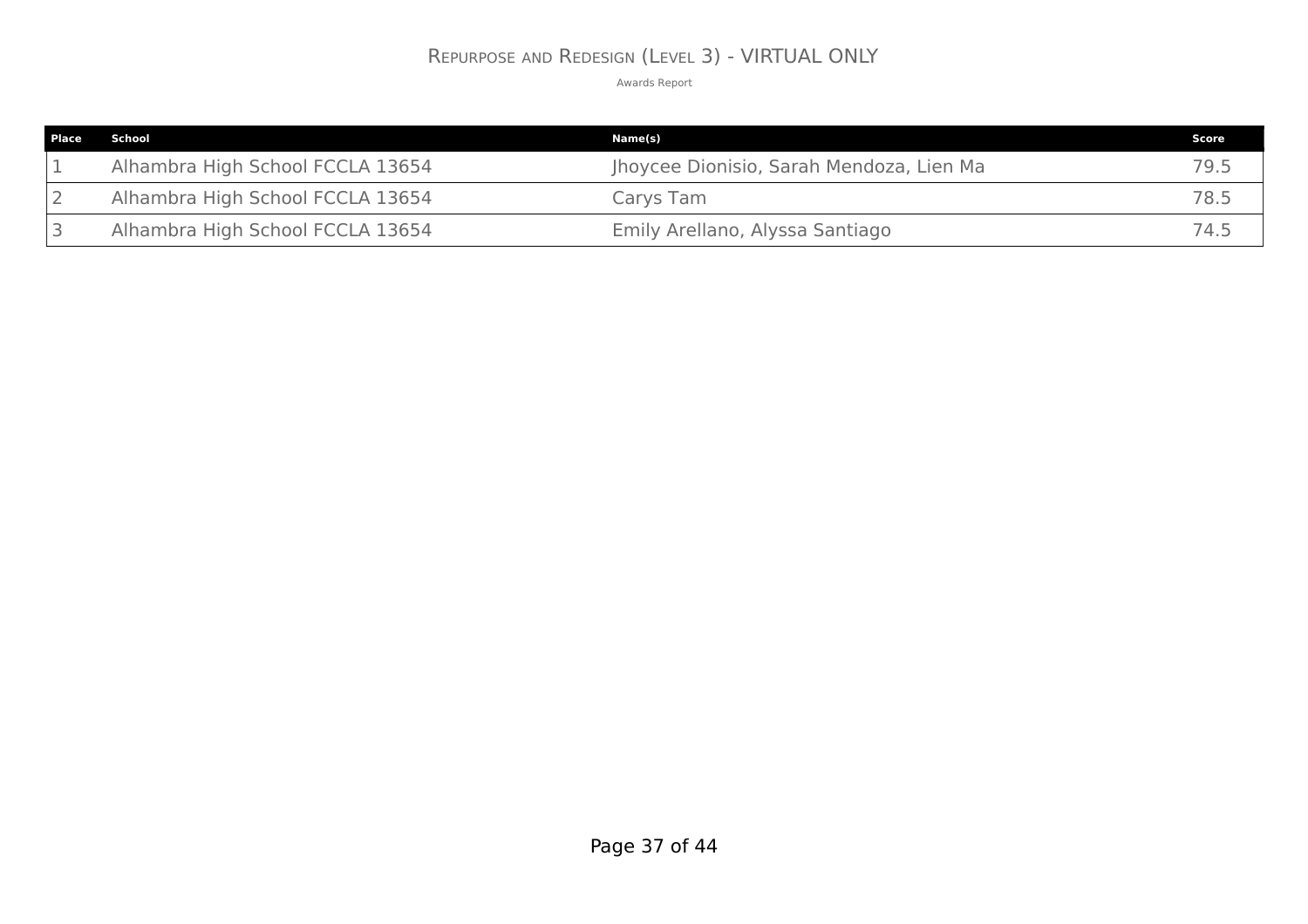### ROOM DESIGN (LEVEL 1)

| Place | School                                                         | Name(s)                 | Score |
|-------|----------------------------------------------------------------|-------------------------|-------|
| -     | .7745<br>$\mathsf{H}$ ECC.<br>Masuda Middle School<br>$\Delta$ | Brooklyn!<br>Densberger | --    |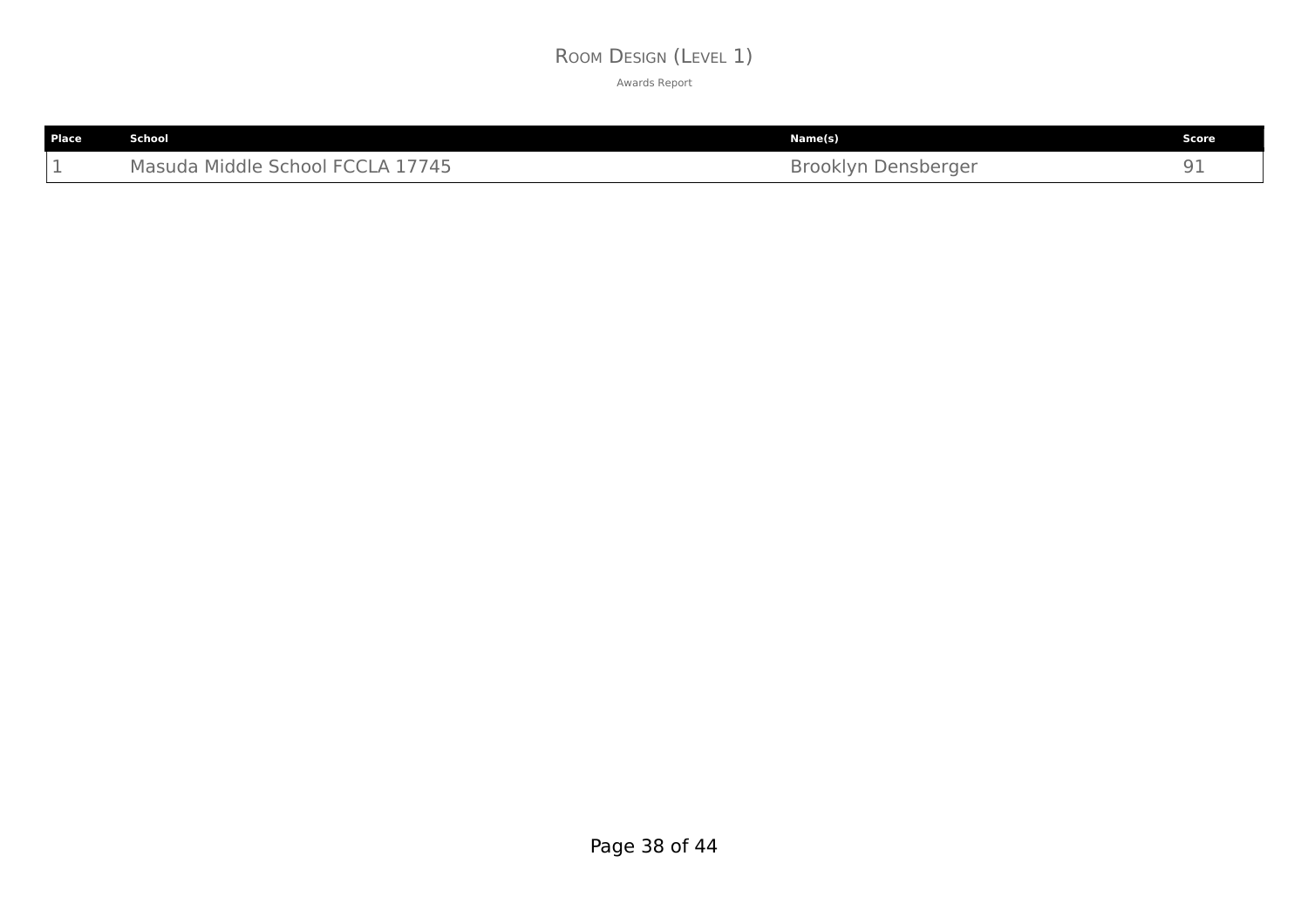### SALAD PREPARATION (LEVEL 1)

| <b>Place</b> | School                                   | Name(s)                | Score   |
|--------------|------------------------------------------|------------------------|---------|
|              | Alvarado Intermediate School FCCLA 13662 | <b>Harrison Lucero</b> | -3333   |
|              | Alvarado Intermediate School FCCLA 13662 | Anna Lee               | 60.6667 |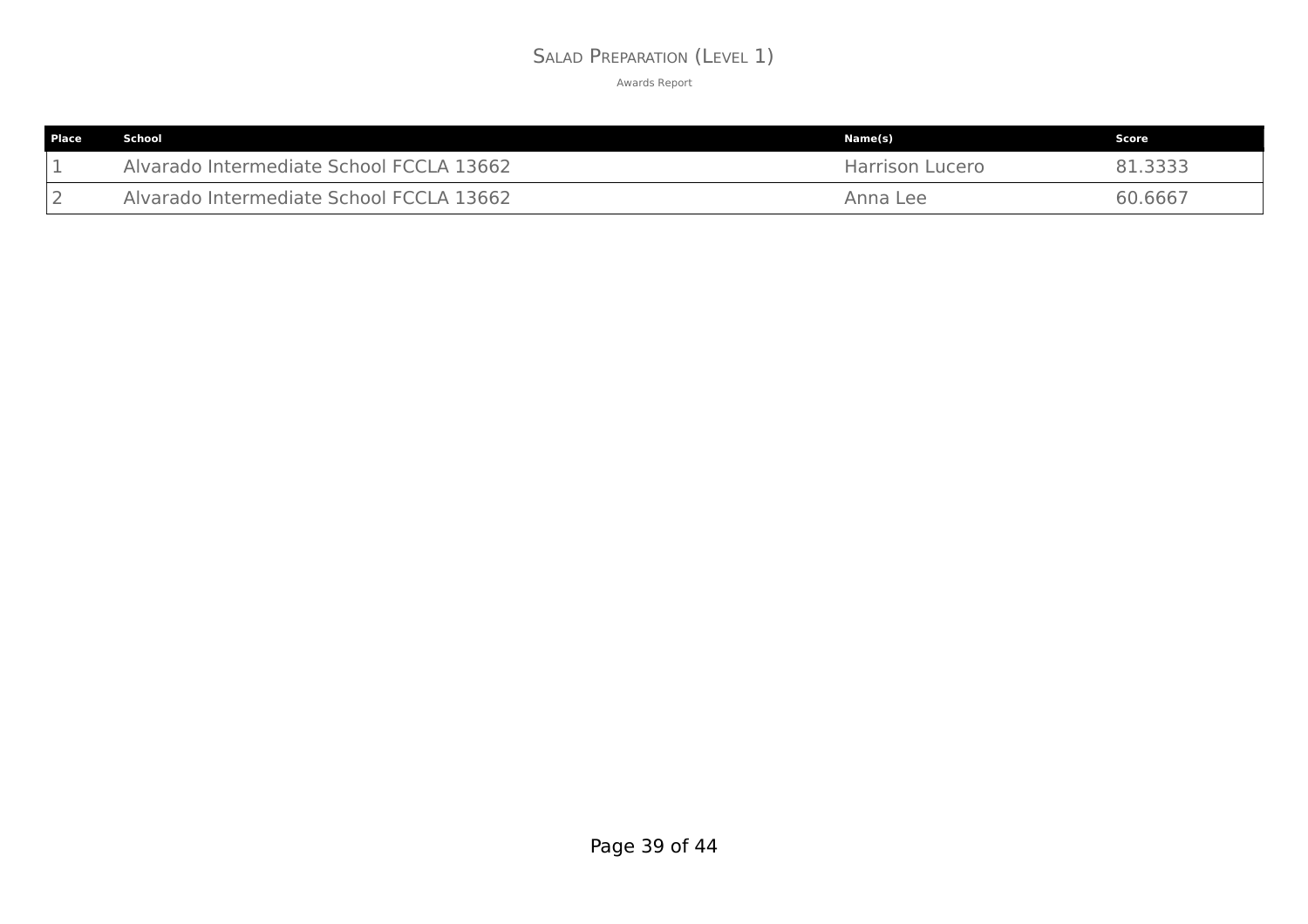### SALAD PREPARATION (LEVEL 2)

| <b>Place</b> | School                                 | Name(s)              | Score   |
|--------------|----------------------------------------|----------------------|---------|
|              | Paramount High School FCCLA 13768      | Isai Rodriguez       | 92.6667 |
|              | Newport Harbor High School FCCLA 13679 | <b>Braedon Fries</b> | 91.6667 |
|              | San Juan High School FCCLA 13637       | Samantha Mullen      | 89.3333 |
|              | Cordova High School FCCLA 13622        | Fairrajai Haire      | 88      |
|              | Cordova High School FCCLA 13622        | Joseph Campos        | 84      |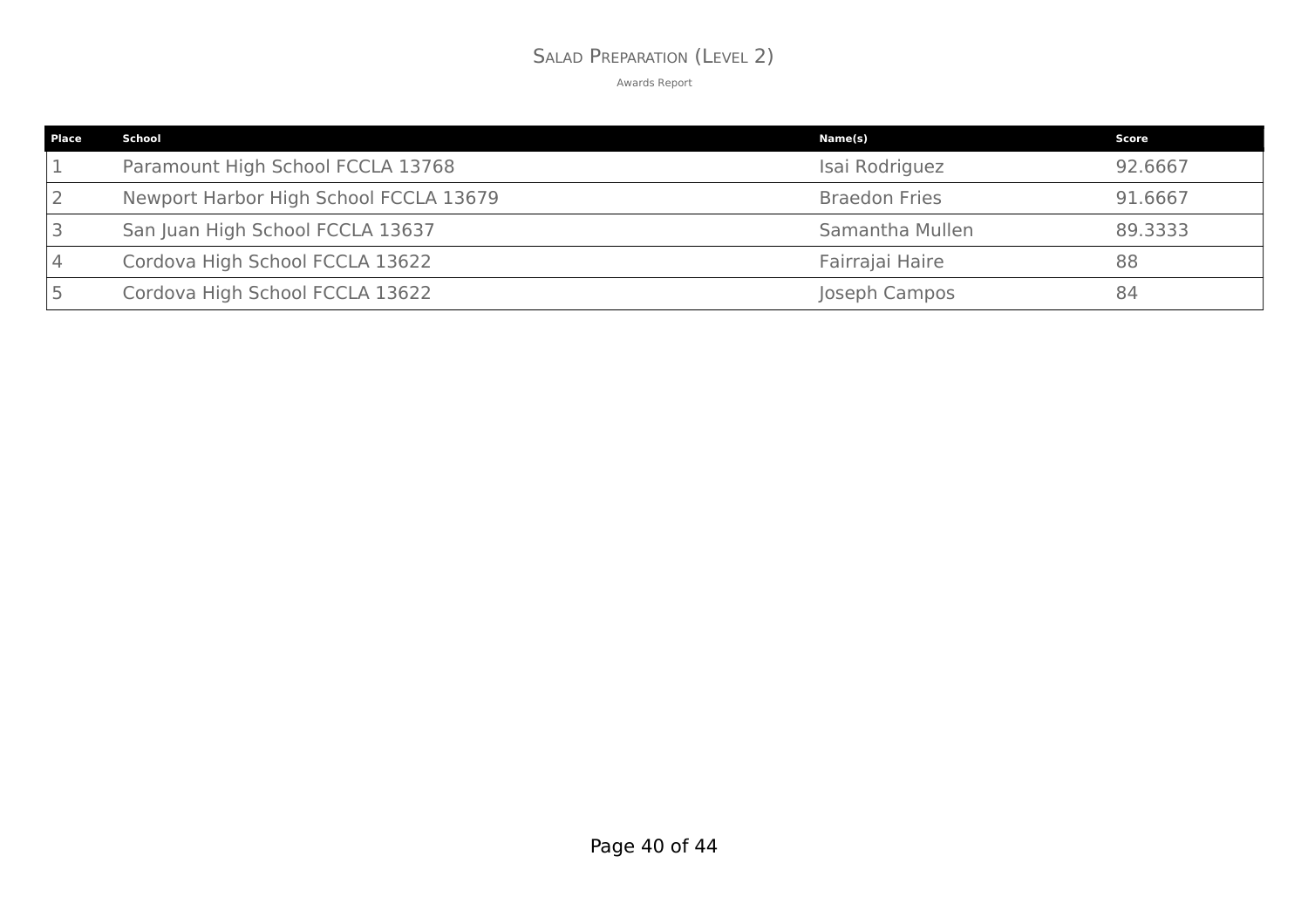### SALAD PREPARATION (LEVEL 3)

| Place | <b>School</b>                          | Name(s)                  | <b>Score</b> |
|-------|----------------------------------------|--------------------------|--------------|
|       | Banning High School FCCLA 17234        | Brenda Lubian            | 92.3333      |
|       | Newport Harbor High School FCCLA 13679 | Samantha Flores          | 90.3333      |
| 3     | Madera South High School FCCLA 17232   | Pedro Cortes             | 87.3333      |
| 4     | Newport Harbor High School FCCLA 13679 | Casey Piovesan           | 86.6667      |
| 5     | Kelseyville High SChool FCCLA 20860    | <b>Emily Jimenez</b>     | 85.6667      |
| 6     | Kelseyville High SChool FCCLA 20860    | Delayna Dothage          | 84.6667      |
|       | Redwood High School FCCLA 21158        | <b>Madison Mckercher</b> | 83.6667      |
| 8     | Calexico High School FCCLA 13687       | Rosa Mederos             | 82           |
| 9     | Redwood High School FCCLA 21158        | Manuel Robledo           | 79.3333      |
| 10    | San Juan High School FCCLA 13637       | Hosanna Garcia Mecinas   | 76.6667      |
| 11    | Kelseyville High SChool FCCLA 20860    | Briseyda Cacho           | 75.6667      |
| 12    | East Union High School FCCLA 19652     | Sadie Carlson            | 75           |
| 13    | Kelseyville High SChool FCCLA 20860    | Anthony Ruiz             | 68.3333      |
| 14    | Calexico High School FCCLA 13687       | Jonas Hernandez          | 58           |
| 15    | Calexico High School FCCLA 13687       | <b>Hector Sanchez</b>    | 47.6667      |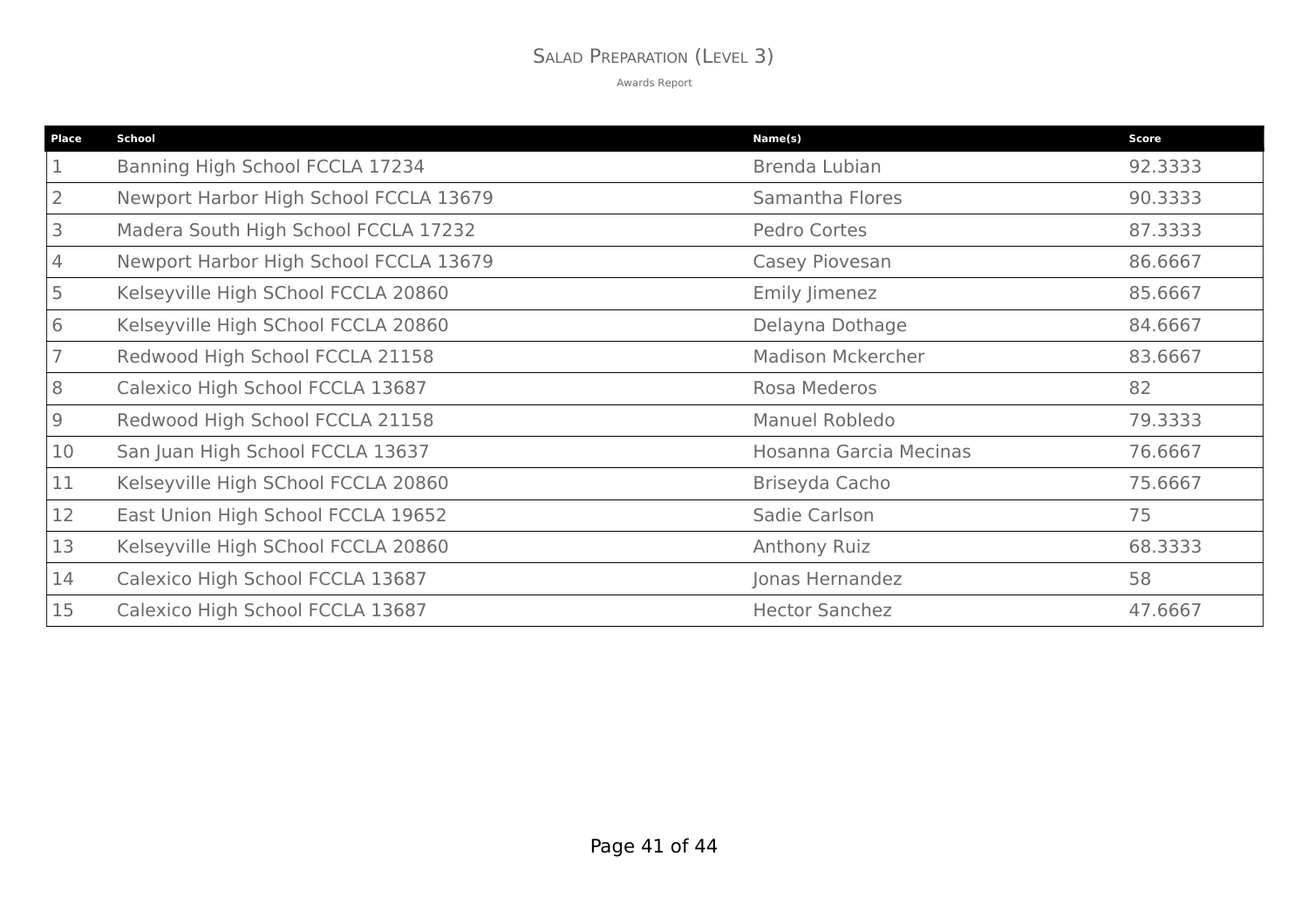### SPORTS NUTRITION (LEVEL 2)

| Place | School                        | Name(s)                 | Score |
|-------|-------------------------------|-------------------------|-------|
| - -   | Mills High School FCCLA 13987 | Ellie Lau, Adrienne Lee | 94    |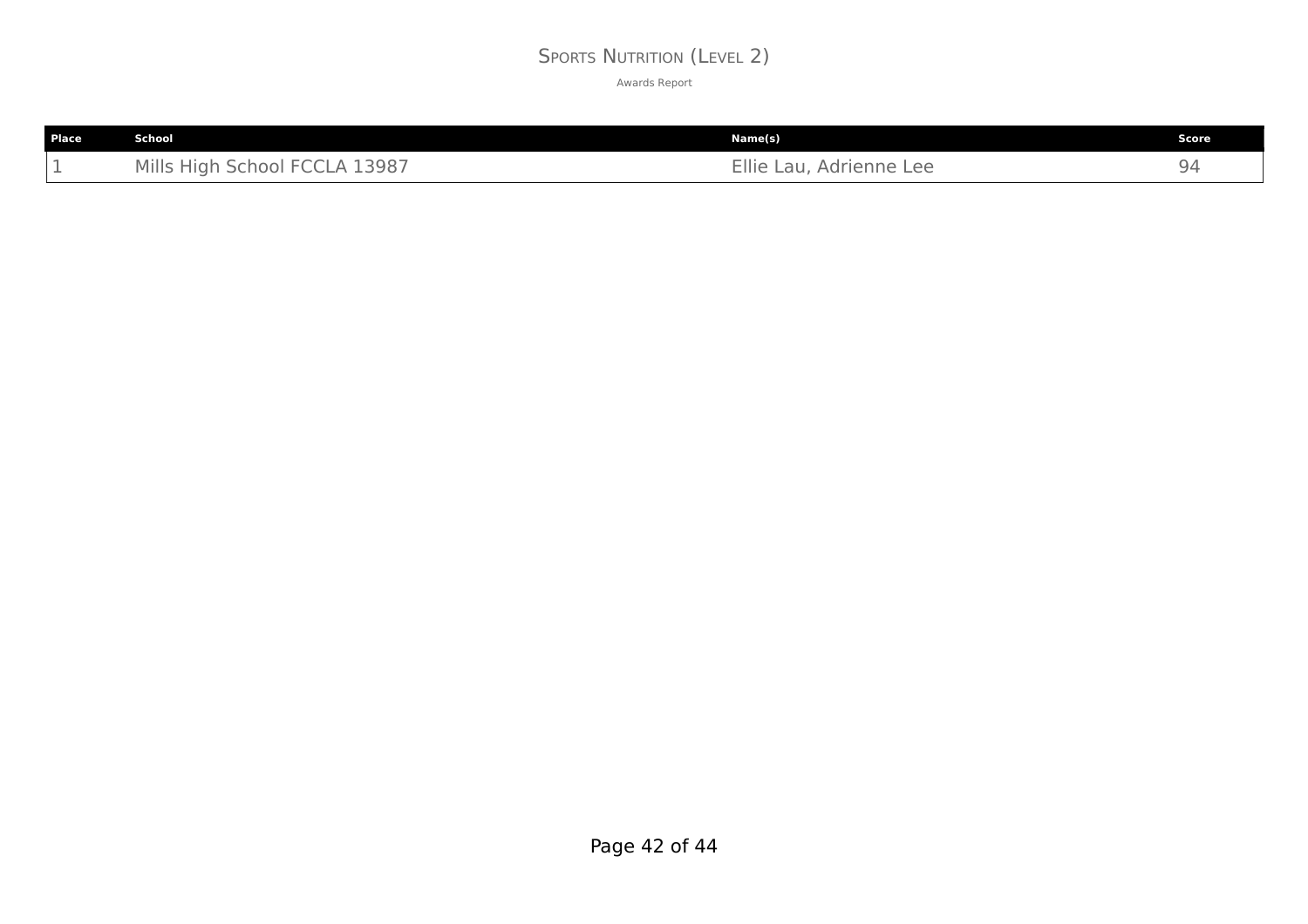### SPORTS NUTRITION (LEVEL 3)

| <b>Place School</b>                 | Name(s)                                          | <b>Score</b> |
|-------------------------------------|--------------------------------------------------|--------------|
| Cordova High School FCCLA 13622     | Jazmine Savorn, Sofia Beliančínová               | 88.5         |
| Kern Valley High School FCCLA 12257 | Kara Mello, Alexandria Moronez, Brooke Mcconnell |              |